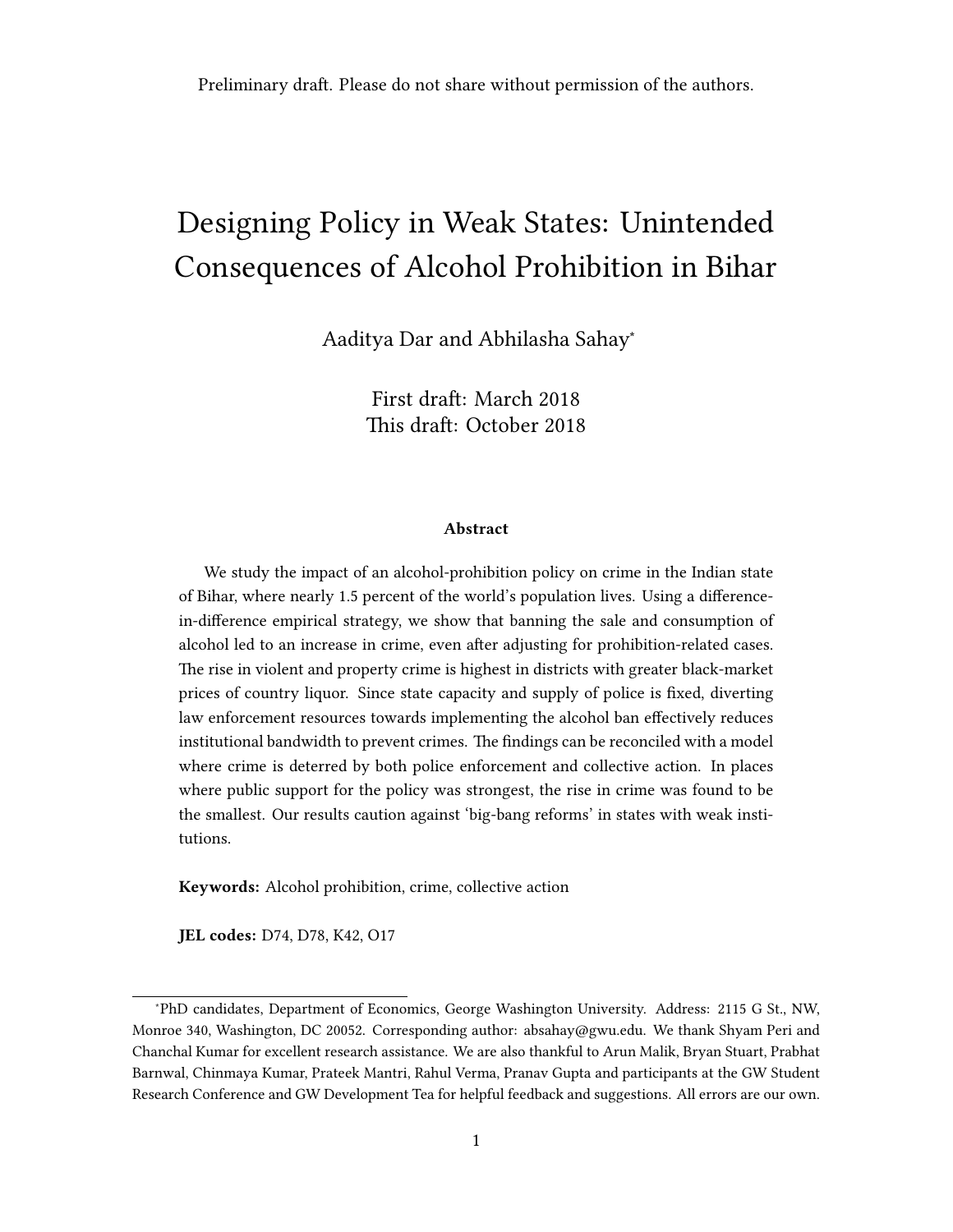### 1 Introduction

What are the binding constraints to designing and executing policy in weak states? Political economy theories posit that elite capture and rent seeking are dominant explanations for a lack of 'political will' which result in policy failure [\(Bardhan,](#page-18-0) [2000;](#page-18-0) [Krueger,](#page-20-0) [1990\)](#page-20-0). Contrary to such explanations, however, developing countries do experiment with reforms. For example, in November 2016, the Prime Minister of India, in a live-televised address announced a ban on high value currency notes. The decision to demonetize 86 percent of the country's currency was aimed at reducing black money in the parallel economy. However, early evidence suggest that the policy is likely to have slowed economic growth (CMIE, 2017). Big-ticket reforms are popular in developing countries because they are considered to be 'vote catchers' and they are often backed by great zeal. But what is the cost of this frenzy? If a policy is hastily announced, without adequate planning, there could be significant costs that are borne by the society, which could otherwise have been avoided.

To shed light on this question, this paper examines the case of a recently legislated alcoholprohibition policy in the Indian state of Bihar. Bihar provides a useful laboratory because the ban on alcohol was strictly enforced and the punishment for violating the new law were severe. Various Indian states have experimented with banning alcohol consumption in the past but their implementation has been "symbolic or partial" [\(Kumar,](#page-20-1) [2016\)](#page-20-1). Previous prohibition policies have either been enforced gradually, across multiple years and in varying degrees, or have loopholes which pose identification challenges and prevents a rigorous assessment of the ban (see appendix for details on prohibition enforced in other Indian states). Unlike other prohibition policies, Bihar's universal ban on all types of alcohol (including country liquor), which was announced as a 'surprise' and enforced in strict intensity, makes it an attractive natural experiment to uncover the true causal impact of the policy.

We use a difference-in-differences (DiD) research design to analyze the impact of Bihar's alcohol prohibition policy on crime rates. We find that the ban leads to an increase in overall crime, including violent crime. We rule out competing explanations and show that the result of a positive impact of alcohol prohibition on crime is robust. There is suggestive evidence that the rise in crime is driven by an effective reduction in police's bandwidth as its attention gets diverted to prohibition-related enforcement activities. While a comprehensive evaluation of the policy is outside the scope of the paper, the findings of the study caution against impulsive decision making. This paper contributes to three broad sets of literatures: (1) the relationship between alcohol availability and crime; (2) crime deterrence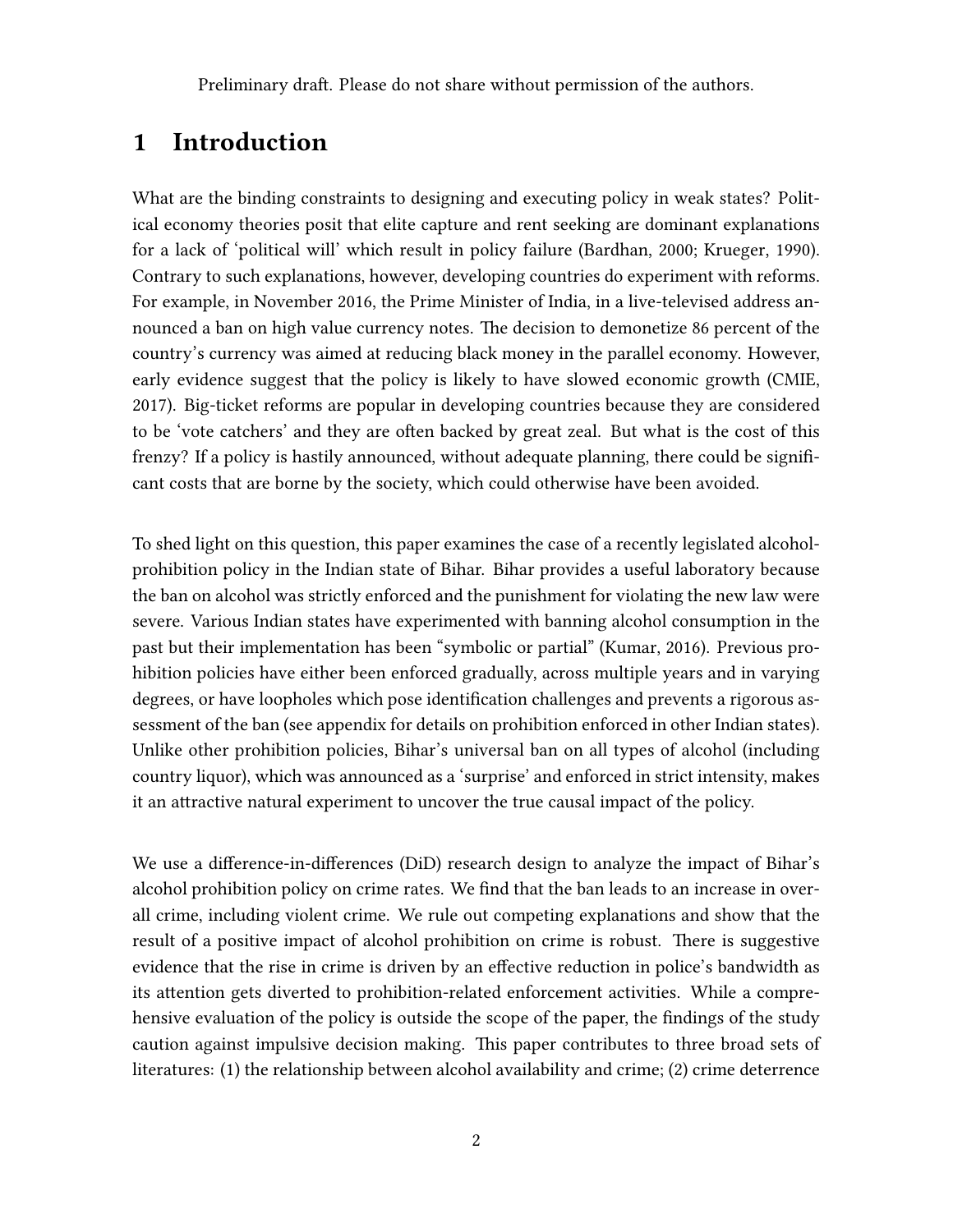and displacement effects, and (3) unintended consequences of prohibition.

Firstly, previous scholarly work has documented that greater alcohol consumption leads to more crime but much of it is based in industrialized countries [\(Luca et al.,](#page-20-2) [2015;](#page-20-2) [Carpenter](#page-19-0) [and Dobkin,](#page-19-0) [2011;](#page-19-0) [Carpenter,](#page-19-1) [2005;](#page-19-1) [Conlin et al.,](#page-19-2) [2005;](#page-19-2) [Markowitz,](#page-20-3) [2000\)](#page-20-3) [1](#page-36-0) . [\(Carpenter and](#page-19-3) [Dobkin,](#page-19-3) [2010\)](#page-19-3) also notes that a limitation of existing research is that it only focuses on violent crimes and ignoring the impact on non-violent crimes "may lead us to miss a substantial part of the social costs of alcohol consumption". We add to this literature by considering a developing country context and study all types of crimes in our analysis.

Secondly, this paper provides suggestive evidence on crime-displacement stemming from diversion of police resources towards implementing prohibition. Past studies have documented the deterrent effect of police vigilance on crime, which suggest that in the face of reduced band-width, crime is likely to rise [\(Munyo et al.,](#page-21-0) [2016;](#page-21-0) [Di Tella and Schargrodsky,](#page-19-4) [2004\)](#page-19-4). Conventional understanding of crime spillovers has been limited to geographic applications (strict enforcement in one region leads to negative externalities in neighboring region) or inter-temporal/dynamic settings (strict enforcement today may lead criminals to postpone crime decisions to tomorrow) or trade-offs between private and social expenditures [\(Chalfin and McCrary,](#page-19-5) [2017;](#page-19-5) [Munyo et al.,](#page-21-0) [2016;](#page-21-0) [Yezer,](#page-21-1) [2014;](#page-21-1) [Dills et al.,](#page-19-6) [2010;](#page-19-6) [Ayres](#page-18-1) [and Levitt,](#page-18-1) [1998\)](#page-18-1). To our limited knowledge, [\(Yang,](#page-21-2) [2008\)](#page-21-2) and [\(Poutvaara and Priks,](#page-21-3) [2009\)](#page-21-3) are the only few papers to discuss how crime may be displaced across categories and this paper adds to this relatively under-explored mechanism.

Finally, several studies have shed light on the unintended consequences of prohibition and criminalization of activities. These inadvertent implications can be stemming from the emergence of a shadow economy, which is de-facto outside the legal purview. Friedman (1991) provides early evidences in this regard. It argues that "prohibition can cause more crime by diverting police resources away from deterring non-drug crimes and by incentivizing market participants to resort to violence in disputing market share and enforcing agreements". More recent work also posits a similar line of thought [\(Cunningham and Shah,](#page-19-7) [2018;](#page-19-7) [Chimeli and Soares,](#page-19-8) [2017;](#page-19-8) [Blattman et al.,](#page-18-2) [2018;](#page-18-2) [Albuquerque,](#page-18-3) [2016;](#page-18-3) [Cameron et al.,](#page-19-9) [2016;](#page-19-9) [Adda et al.,](#page-18-4) [2014;](#page-18-4) [Owens,](#page-21-4) [2014;](#page-21-4) [Adda et al.,](#page-18-5) [2012;](#page-18-5) [Keefer et al.,](#page-20-4) [2010\)](#page-20-4). The findings of our study speak to this growing body of research by providing evidence on increase in crime "following the transition of a market from legal to illegal" [\(Chimeli and Soares,](#page-19-8) [2017\)](#page-19-8), alongside regulation-induced substitution of police efforts.

<sup>&</sup>lt;sup>1</sup>One exception is [\(Biderman et al.,](#page-18-6) [2010\)](#page-18-6)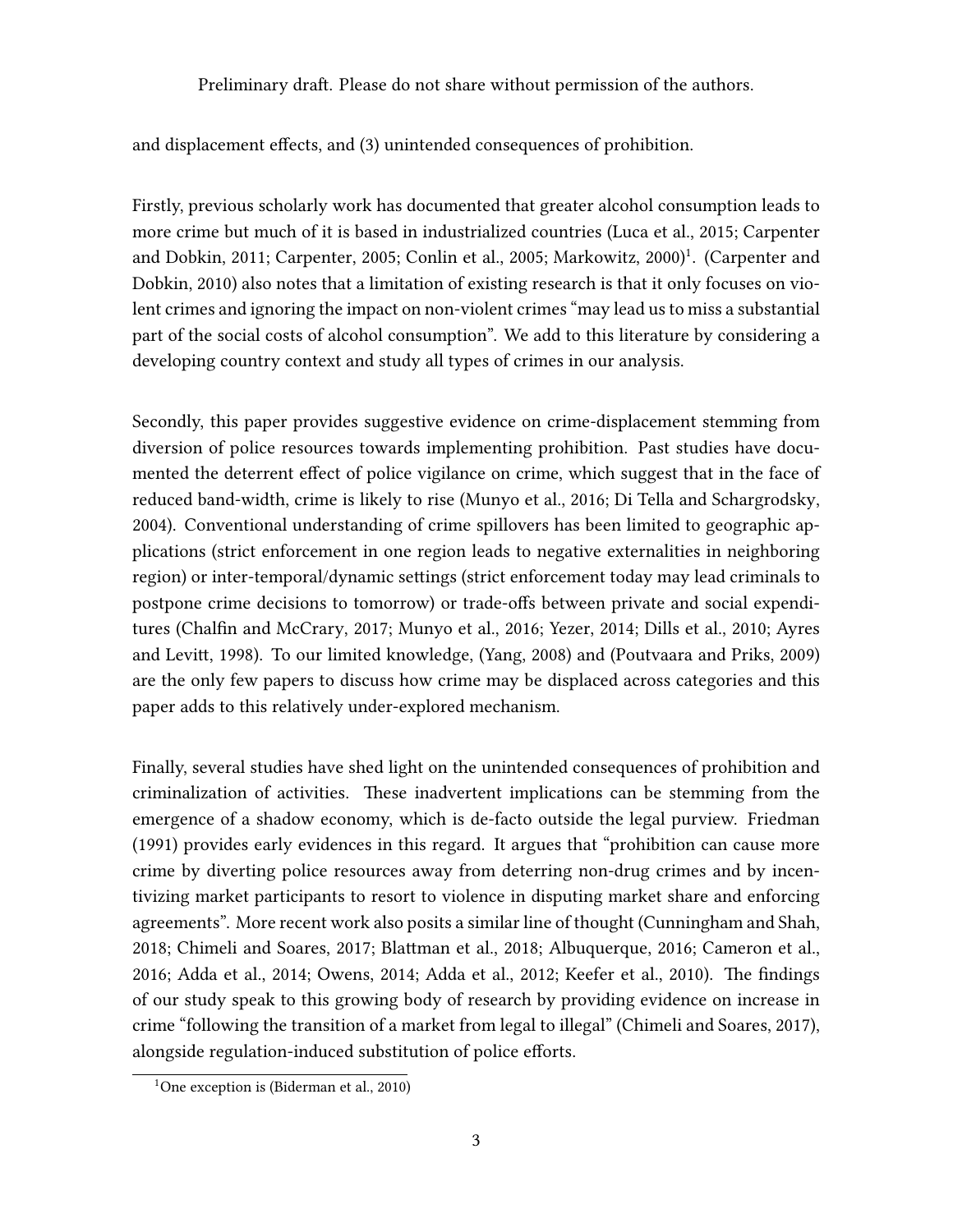The paper is structured as follows: section [2](#page-3-0) sets the context and provides a background to Bihar's alcohol prohibition policy; section [3](#page-6-0) provides a conceptual framework to assess the impact; section [4](#page-8-0) outlines the identification strategy; section [5](#page-10-0) and section [6](#page-11-0) describes the data and results respectively and finally, section [7](#page-17-0) concludes.

# <span id="page-3-0"></span>2 Background on Alcohol Ban Policy in Bihar

Nearly 1.5 percent of the world's population lives in the Indian state of Bihar. For a variety of reasons, ranging from colonial government's land tenure policy to post-independence India's industrial policy, Bihar has remained poor and its per capita income is one-third of the national average [\(Mukherji et al.,](#page-21-5) [2012\)](#page-21-5). Scholars consider 2005 as a turning point in Bihar's recent history because it brought to the helm a new government that was keen in undertaking rigorous governance reforms. Consequently, the decade following the regime change was transformative as Bihar made significant strides in building network infrastructure such as roads and bridges, expanding the supply of electricity, controlling law and order and improving its human capital by reducing out-of-school children and tackling health challenges.

A major emphasis area of the new regime was its focus on women's empowerment. It enacted policies to increase enrollment and attendance of girls in schools and implemented affirmative action policies aimed at boosting women's visibility in positions of power. Bihar is one of the few states in the country where 50 percent of the leadership positions in elected village councils and 35 percent of the jobs in the police force are exclusively set aside for women. As also documented by academic work [\(Bhalotra et al.,](#page-18-7) [2018;](#page-18-7) [Beaman et al.,](#page-18-8) [2012;](#page-18-8) [Jensen,](#page-20-5) [2012;](#page-20-5) [Iyer et al.,](#page-20-6) [2012\)](#page-20-6), these policies can go a long way in boosting women's socioeconomic status.

One significant intervention that merits attention is the Bihar Rural Livelihoods Project (BRLP) which aimed to "enhance the social and economic empowerment of the rural poor in Bihar" by forming self-help groups (SHGs). Each SHG comprised of 10-15 women which were in turn federated into village organizations and cluster-level federations. The program led to an unprecedented mobilization of women and one unanticipated outcome, inter alia, of this collective action was a creation of a constituency that would raise their voice against domestic/spousal violence and alcoholism.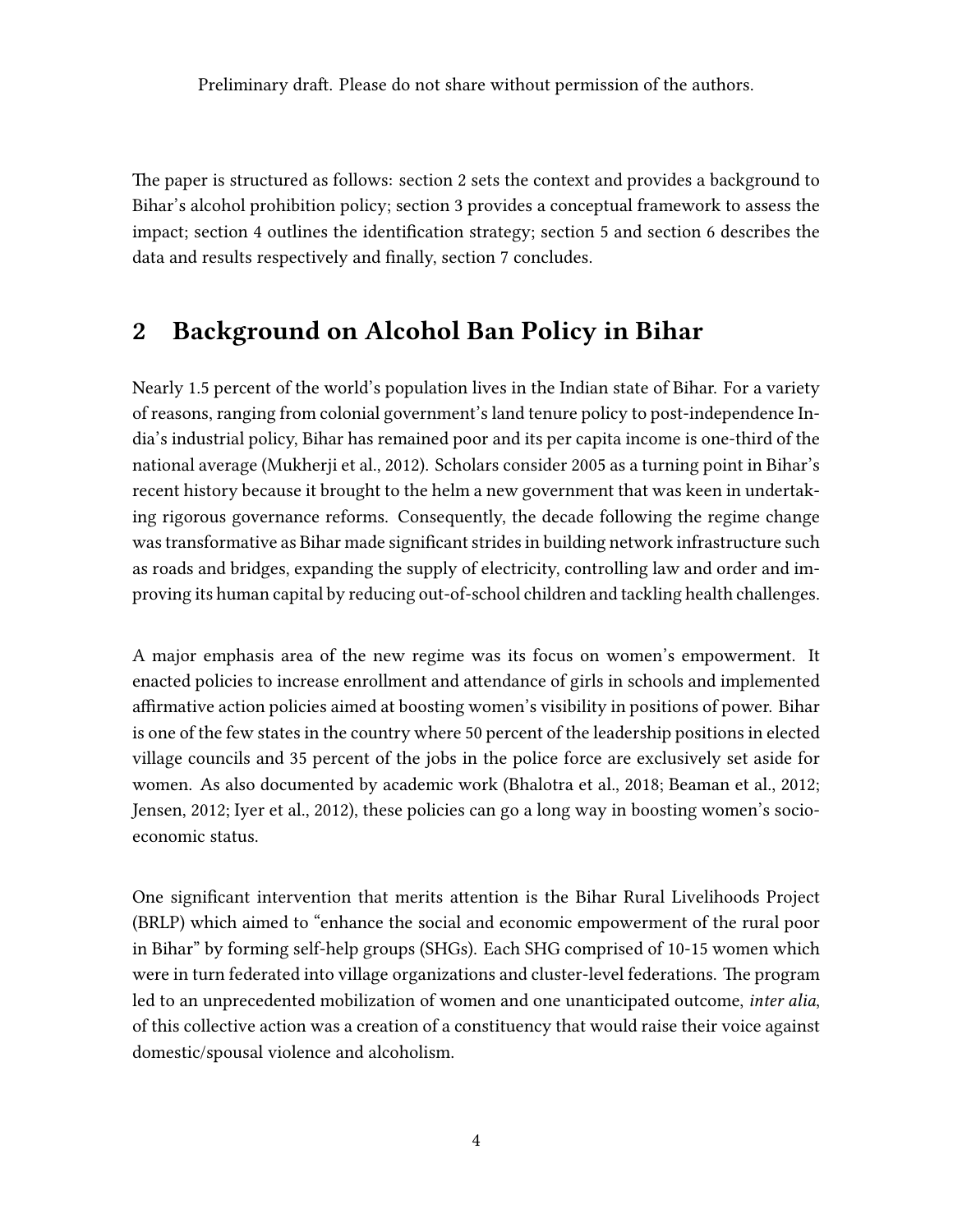According to the most reliable estimates, based on National Family Health Survey (NFHS) data in 2005, Bihar had the highest rates of domestic/spousal violence in the country (59 percent of ever-married women in the age 15-49 years reported to have experienced spousal violence) and a decade later, in 2015, the same survey reported that the incidence of violence against married women was still alarming high (43 percent). Given that these are self-reported data, it is reasonable to conclude that wife-beating is a critical issue in Bihar. In 2015, 29 percent of men in Bihar reported drinking alcohol and among those who drink, 14 percent drink almost every day, 36 percent consume it about once a week and 50 percent drink less than once a week (IIPS and ICF, 2017). The same survey also documents a positive association between drunkenness and domestic abuse: "women whose husbands consume alcohol are much more likely than women whose husbands do not consume alcohol to experience spousal violence, especially if the husband often gets drunk" (IIPS and ICF, 2017, p. 30).

When the new political regime came to power in 2005, it announced a new excise policy, relying on alcohol sale, in order to increase its tax base. Over time, the number of alcohol shops rose from 3,436 in 2006-07 to 5,467 in 2012-13, with villages reporting an increase of over 200 percent [\(IndiaToday,](#page-20-7) [2016\)](#page-20-7). Excise revenue also swelled government coffers increasing from approx. INR 5 billion in 2007-08 to INR 36 billion in 2014-15 (Indian Express, 2016). In the year before the ban, excise revenue accounted for 1 percent of the state's GDP and 15 percent of the state's total tax earnings (Economic Survey, Government of Bihar).

As mentioned earlier, the period that saw a relaxed excise policy coincided with a dramatic strengthening of women's voices and collective action. There is anecdotal evidence illustrating that women's groups rallied against alcoholism in rural villages. Although the NFHS data for Bihar shows a (marginal) decline in both domestic violence and alcohol consumption among men between 2005 and 2015, it is important to clarify that the scope of the survey is limited, insofar that it only considers extreme forms of intra-household physical/psychological/sexual violence and does not consider harassment or molestation that could arise out of rowdy behavior nor does it consider the amount of alcohol consumed. In a panel survey conducted between 2004-05 and 2011-12, the percentage of respondents who reported that unmarried girls were sometimes or often harassed in their village/neighborhood tripled from 14.3 percent to 43.5 percent [\(Desai and Vanneman,](#page-19-10) [2005,](#page-19-10) [2015\)](#page-19-11). According to the government data, consumption of country liquor increased from 24.76 mn LPL to 98.69; Indian Made Foreign Liquor's consumption increased from 8.9 mn LPL to 43.30 mn LPL and beer's consumption increased from 4.97 mn bulk liters to 57.67 mn bulk liters between 2006-07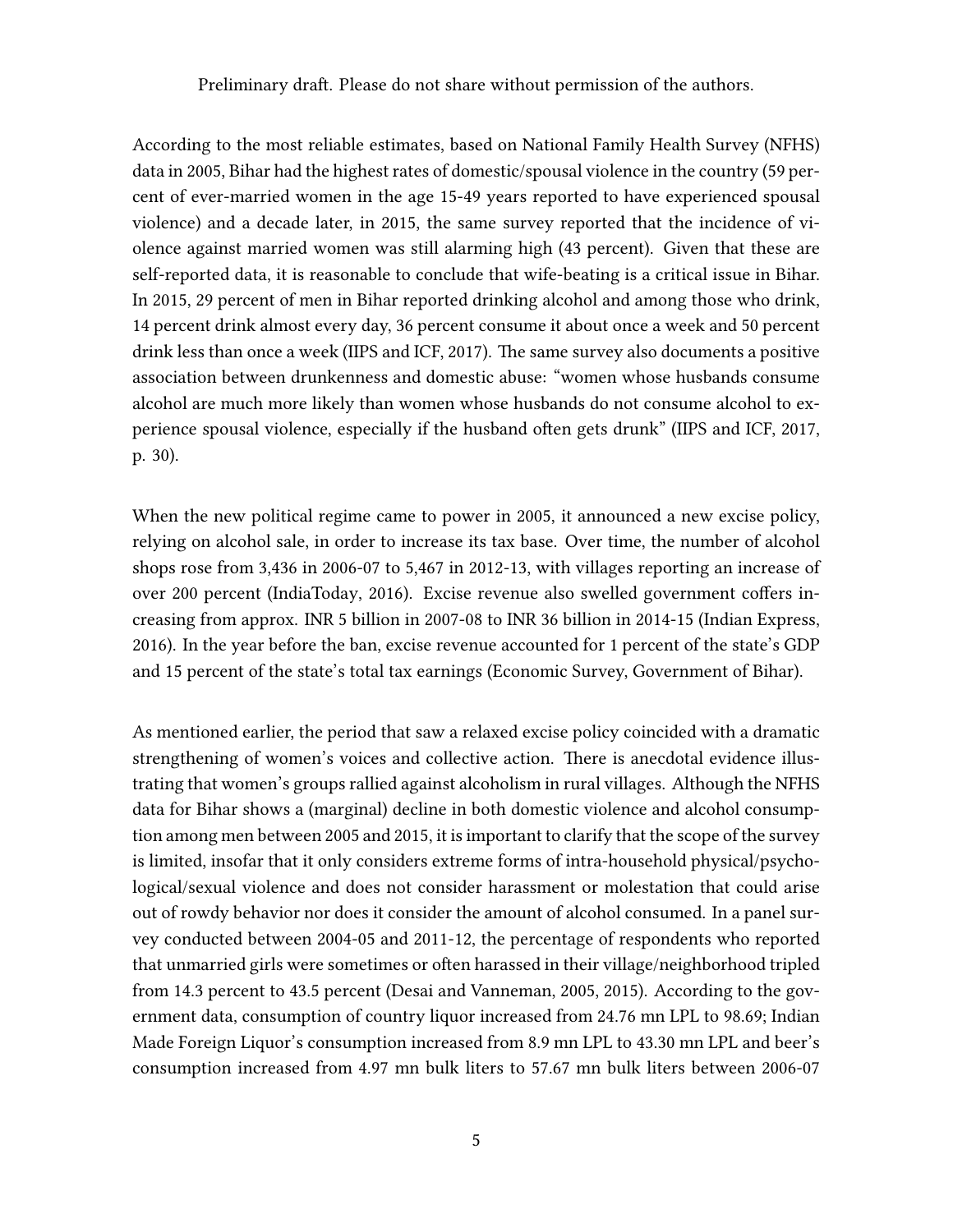and 2012-13 (Excise Department cited in Malhotra, 2014). Scattered media reports document some efforts by women's group to campaign for alcohol prohibition in their village, but there is no evidence of any large-scale systematic campaign across Bihar. However, women were vocal about their concerns and raised them at political rallies to elicit a response from the political leadership.

On 9 July 2015, it was Sushma Devi's (head of a SHG) question that drew out a big concession from the chief minister in the form of a promise to ban alcohol consumption if he was re-elected to office (Daniyal, 2016). Most analysts dismissed the idea of a universal prohibition policy as 'cheap talk' because excise revenues played a crucial role in Bihar's finance and it is was under the same regime that sale of alcohol was encouraged. On 26 November 2015, within days of winning his re-election, in a surprise move, the chief minister announced that his government would ban the sale of alcohol. The exact contours of the policy were fuzzy and these were clarified when the government enacted the Bihar Excise (Amendment) Act, 2016 on 30 March 2016. The objective of the policy was to "mitigate the damaging effects of alcohol consumption such as domestic-violence, inadequate household savings and public nuisance". Initially, the government planned to only ban country liquor (consumed mostly in rural area) and gradually phase out Indian Made Foreign Liquor (consumed mostly in urban areas) but on 5 April 2016, the government announced a complete ban on all types of alcohol, imposing severe penal provisions (upto 10 years imprisonment) for those found violating the law.

Even though the state's top bureaucrat admitted that it was unprepared to enforce the policy starting in April, the government began implementing regardless. [\(Gupta,](#page-20-8) [2017\)](#page-20-8) explains the challenges in enforcement as "police coordination, cooperation with neighboring states, and addressing the financial implications of prohibition". The policy was chiefly enforced by the Excise department, in conjunction with the police and local administration. The role of police is important as it is involved in setting up check posts, monitoring the movement of vehicles, conducting raids, seizures and arrests. [\(Vij,](#page-21-6) [2016\)](#page-21-6) neatly summarizes the enforcement process: "One of the ways the raids and arrests are made is through a complaint call center, whose number has been publicized across the state. Ten call center workers sit in a room in the excise department at the New Secretariat building in Patna, receiving on average a hundred calls a day. People call in to inform about the possession or consumption of liquor in their area. This information is immediately emailed to the excise superintendent, the collector and superintendent of police of the district. Whoever can reach the spot first carries out a raid." Table [1](#page-28-0) provides an overview of how the enforcement burden is shared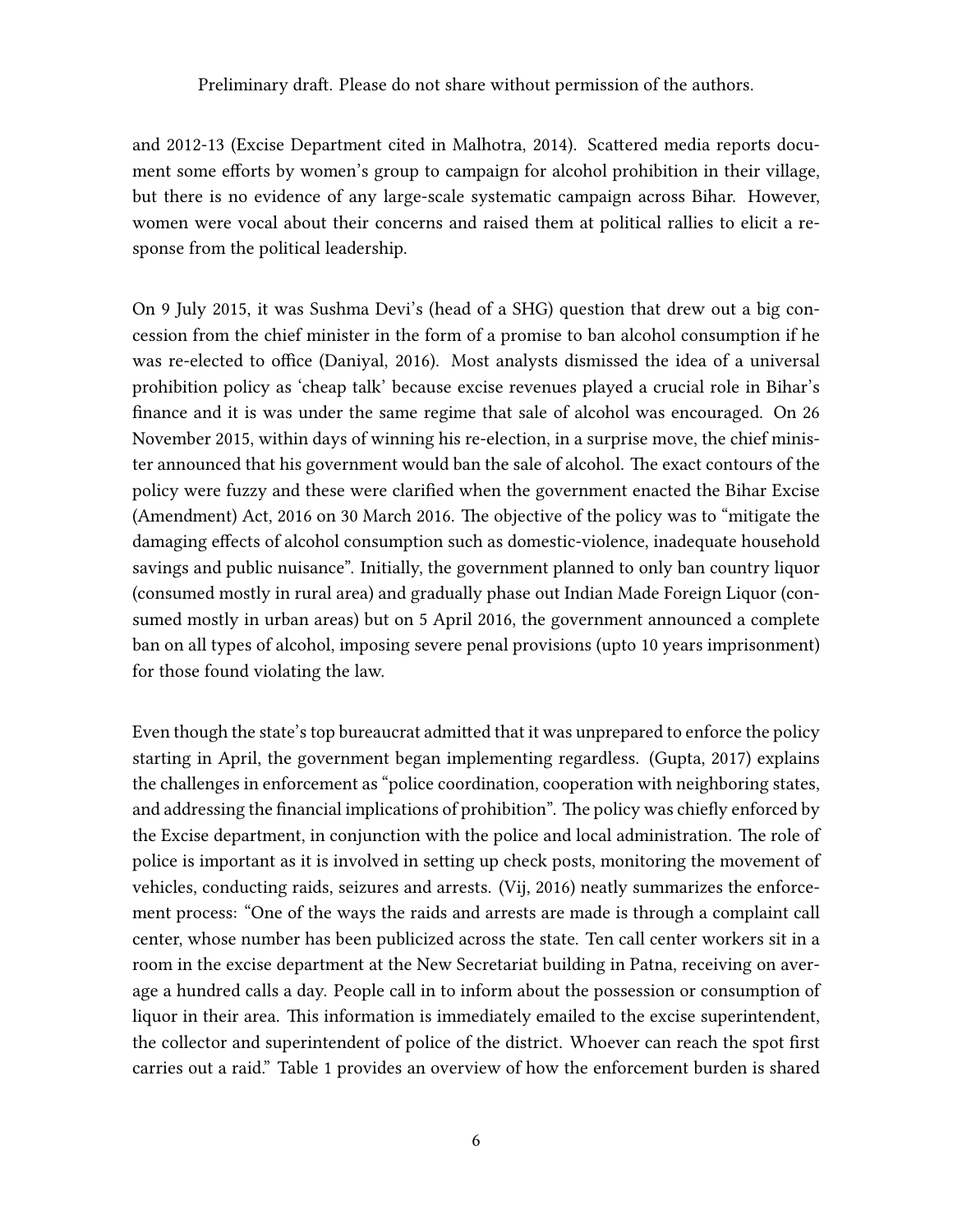among police and the excise department:

[Insert Table [1:](#page-28-0) Enforcement of Alcohol Prohibition in Bihar]

Data suggests that the police play an important role in the enforcement of the policy and qualitative accounts imply that this role has increased over time. In the one year since prohibition, almost 55 percent of the arrests were made by the police. On 2 October 2016, the government introduced an updated law (Bihar Prohibition and Excise Act, 2016) to address the criticisms of a judicial review, when the Patna High Court struck down the law that was passed in April. The new law aimed to "enforce, implement and promote complete Prohibition of liquor and intoxicants in the territory of the State of Bihar". If caught in violation of the law, the punishment is up to 10 years with a fine of of minimum INR 100,000, which may be extended to INR 10,000,000.

Enforcement has been aggressive with an average of 175 arrests and 935 raids per day between 1 April 2016 and 25 March 2018. Overall, more than 126,000 people have been arrested and sent to jail and more than two million liters of illicit liquor have been seized in nearly 650,000 raids.

# <span id="page-6-0"></span>3 Conceptual Framework

A priori, the impact of alcohol prohibition on crime is ambiguous. On one hand, crime could decline because of the following reasons:

- Inebriation effect Alcohol consumption is positively associated with crime because drunken behavior and people not 'in control' of themselves are more likely to commit crime [\(Wechsler et al.,](#page-21-7) [2002\)](#page-21-7).
- Positive income effect A rich body of economics literature has documented an inverse relationship between income (measured via rainfall shocks) and crime [\(Miguel,](#page-21-8) [2005;](#page-21-8) [Sekhri and Storeygard,](#page-21-9) [2011;](#page-21-9) [Blakeslee and Fishman,](#page-18-9) [2017;](#page-18-9) [Iyer and Topalova,](#page-20-9) [2014\)](#page-20-9). Banning alcohol has the advantage of improving household income because of savings from foregone expenditure on alcohol. People who might otherwise indulge in crime to spend on alcohol might refrain from doing so after prohibition.
- Collective action effect If the policy is backed by popular support, then greater vigilance on part of the community might lead to a reduction in crime as it increases the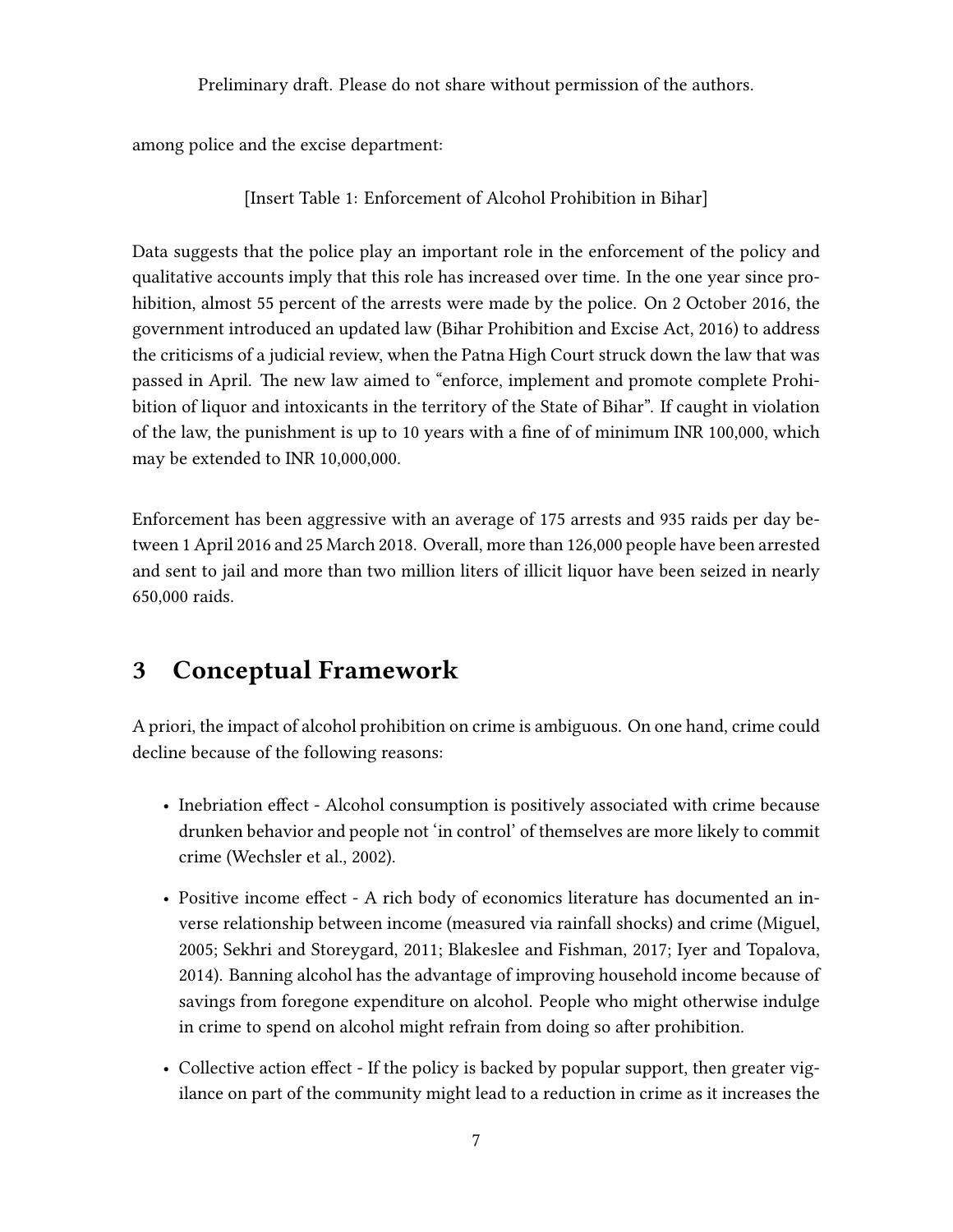effective enforcement (even while assuming that policy supply is inelastic). This implication follows from self-enforcement models [\(Cook and MacDonald,](#page-19-12) [2011;](#page-19-12) [Glaeser,](#page-20-10) [2008\)](#page-20-10).

• Demonstration effect - A crackdown on prohibition-related 'crimes' and media coverage of the same might lend credibility to the policy commitment of the government which would in turn create an impression that law enforcement is strong, raising the perceived costs of crime.

There could also be a countervailing effect that increases crime because of the following reasons:

- Negative state capacity effect Since excise revenue is a significant proportion of total state's earning, the foregone revenue could lead to weakened enforcement as the government's fiscal space is constrained [\(Blattman and Miguel,](#page-18-10) [2010\)](#page-18-10).
- Negative income effect In the face of unemployment and an income loss, workers in the alcohol production and allied activities might be more likely to engage in criminal activities. The 'push' factor is not limited to workers but also owners of alcohol shop licenses. In Bihar, typically, local strongmen who have connections to mafia gangs are involved in rent-thick activities such as distribution; a policy that cuts their source of earnings might push them back into crime. This channel could also operate from the demand side. Alcohol prohibition typically results in an increase in alcohol prices (in the black market) and those addicted to it might take to petty crime to meet their additional expenses [\(Buonanno et al.,](#page-18-11) [2017;](#page-18-11) [Blattman and Annan,](#page-18-12) [2016;](#page-18-12) [Dix-Carneiro](#page-20-11) [et al.,](#page-20-11) [2016\)](#page-20-11).
- Shadow economy effect A complete ban on all alcohol related activity might lead to a parallel bootlegger economy which may lead to an increase in violent crimes as the black market expands and the mafia uses violence to enforce their contracts [\(Schelling,](#page-21-10) [1971;](#page-21-10) [Pinotti,](#page-21-11) [2015\)](#page-21-11).
- Crime displacement effect Reprioritization of police efforts due to an increased focus on prohibition arrests/raids might divert attention from conventional prevention efforts and embolden criminals to resume [\(Yang,](#page-21-2) [2008;](#page-21-2) [Priks and Poutvaara,](#page-21-12) [2007\)](#page-21-12).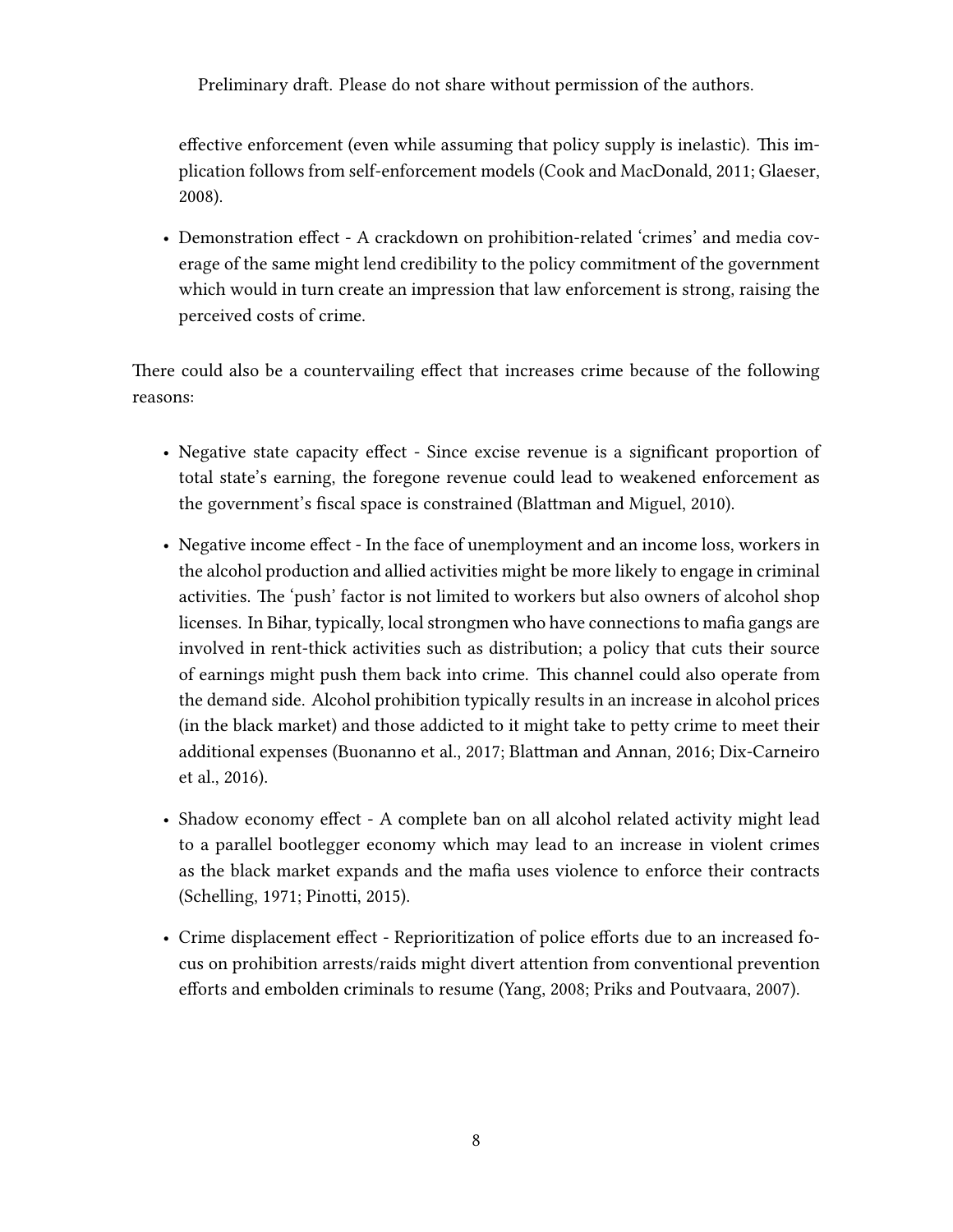# <span id="page-8-0"></span>4 Empirical Strategy

Our primary objective is to investigate whether the above described alcohol prohibition policy led to unintended consequences. In doing so, we utilize a DiD approach, with Bihar as the 'treatment' group and Jharkhand (a neighboring state which was carved out of Bihar and where no such prohibition has been implemented) as the 'control' group. We expect Jharkhand to qualify as a suitable control group, especially since it was carved out of Bihar in 2001 and formed as a new state. Prior to 2001, Bihar and Jharkhand were one state, i.e. erstwhile Bihar. We thus expect the two states to have comparable socio-economic climate and institutional machinery.

The immediate enactment of a state-wide alcohol ban allowed us to design a well-identified DiD model, where we can compare two groups (Bihar versus Jharkhand) over multiple time periods (before and after the policy). This gives us the following basic econometric specification:

$$
y_{dst} = \gamma Alcohol Ban_{dst} + u_d + v_t + e_{dst} \tag{1}
$$

where,  $y_{dst}$  is rate of crime, i.e. incidence of crime per 100,000 population in district d in state s in month t;  $u_d$  are district fixed effects;  $v_t$  are time FE; and  $e_{dst}$  is the idiosyncratic error term that is clustered at state-year level.  $Alcohol Ban_{dst}$  is a binary variable that takes value 1 if the district is located in Bihar and if  $t \geq$  April 2016 (i.e. time period when the alcohol ban came into effect) and 0 otherwise. Each observation is recorded at district-month level. The sample period is from January 2013 to March 2018.

Before we move on to the main results, it will be instructive to consider the crime trends in treatment and control group over the sample period. Figure [1](#page-22-0) illustrates that, before the ban, Bihar and Jharkhand manifest similar trends. However, once the policy was announced (short-dash line), a wedge develops, which continues to widen after the policy was implemented (long-dash line) and re-enacted (longdash-dot line). This figure provides evidence on the suitability of the chosen control group and also reveals relevant information on impact of the policy over time. Results of the formal DiD analysis are presented in section [6.](#page-11-0)

[Insert Figure [1:](#page-22-0) Depiction of Crime Trends in Bihar and Jharkhand ]

Alongside the main DiD analysis, we conduct an auxiliary DiD analysis using continous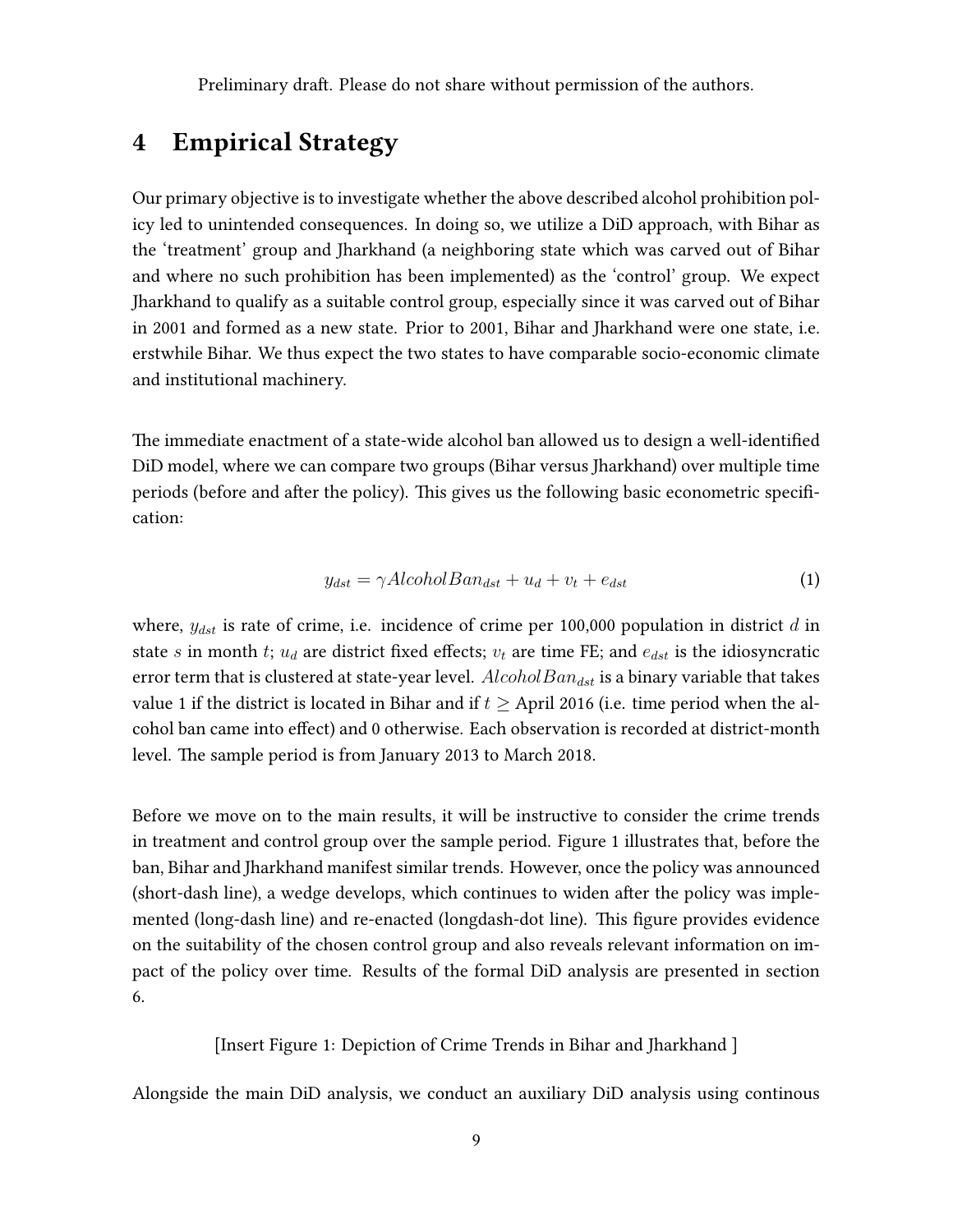treatment variable. While the ban was implemented in all districts of Bihar, the intensity of policy-impact is likely to be contingent on the pre-policy level of alcohol consumption in each district. Utilizing this additional source of variation, we assign treatment to districts in Bihar over a continuum (i.e. in the range of 0 to 1), based on proportion of drinking population in each district.

Further, we check for heterogeneous impacts of the policy on crime, across districts. Through this analysis, we attempt to examine mechanisms that may be driving the results obtained. In doing so, we utilize variation in district-level, time-invariant baseline characteristics and check whether district with different characteristics were impacted differently by the policy. We examine characteristics such as access to communication channels, (i.e. supply of newspaper, coverage of telephone/mobile-phone network, internet services, etc.); presence of collective action groups (such as community workers and health activists); employment in alcohol or alcohol related industries, location of districts (i.e. border versus interior districts); alongside broader demographic factors such as literacy rate, labor force participation and proportion of urban population. We augment the analysis by also testing for heterogeneity by black market prices of alcohol. The specification for this ancillary analysis adds another layer to the aforementioned DiD specification, where the variable  $BaselineCharacteristic_{ds}$ , records discrete or continuous values associated with districtlevel characteristics. Results presented in Figure [7](#page-30-0) and [8.](#page-31-0)

#### $y_{dst} = \gamma Alcohol Ban_{dst} + \delta Alcohol Ban_{dst} \times Baseline Characteristic_{ds} + u_d + v_t + e_{dst}$  (2)

We also conduct several robustness checks to test the validity of our results. First, we consider an alternative treatment assignment. We restrict our sample to only include border districts of Bihar (BR) and Jharkhand (JH), i.e. Bihar districts at BR-JH border are assigned value 1 and Jharkhand districts at BR-JH border are assigned value 0. Second, we check for robustness to other policy changes that took place around the same time as the alcohol-ban. One such policy was a ban on sand-mining activities imposed by the National Green Tribunal (NGT) and later by the Patna High Court. The NGT directive to ban sand mining in the rivers during the monsoon months for environment and flood protection was enforced across the country but in Bihar, the Patna High Court also banned sand mining in three districts following reports of illegal mining. Third, we check for robustness of our results to other exogenous factors such as the 2017 floods in North Bihar.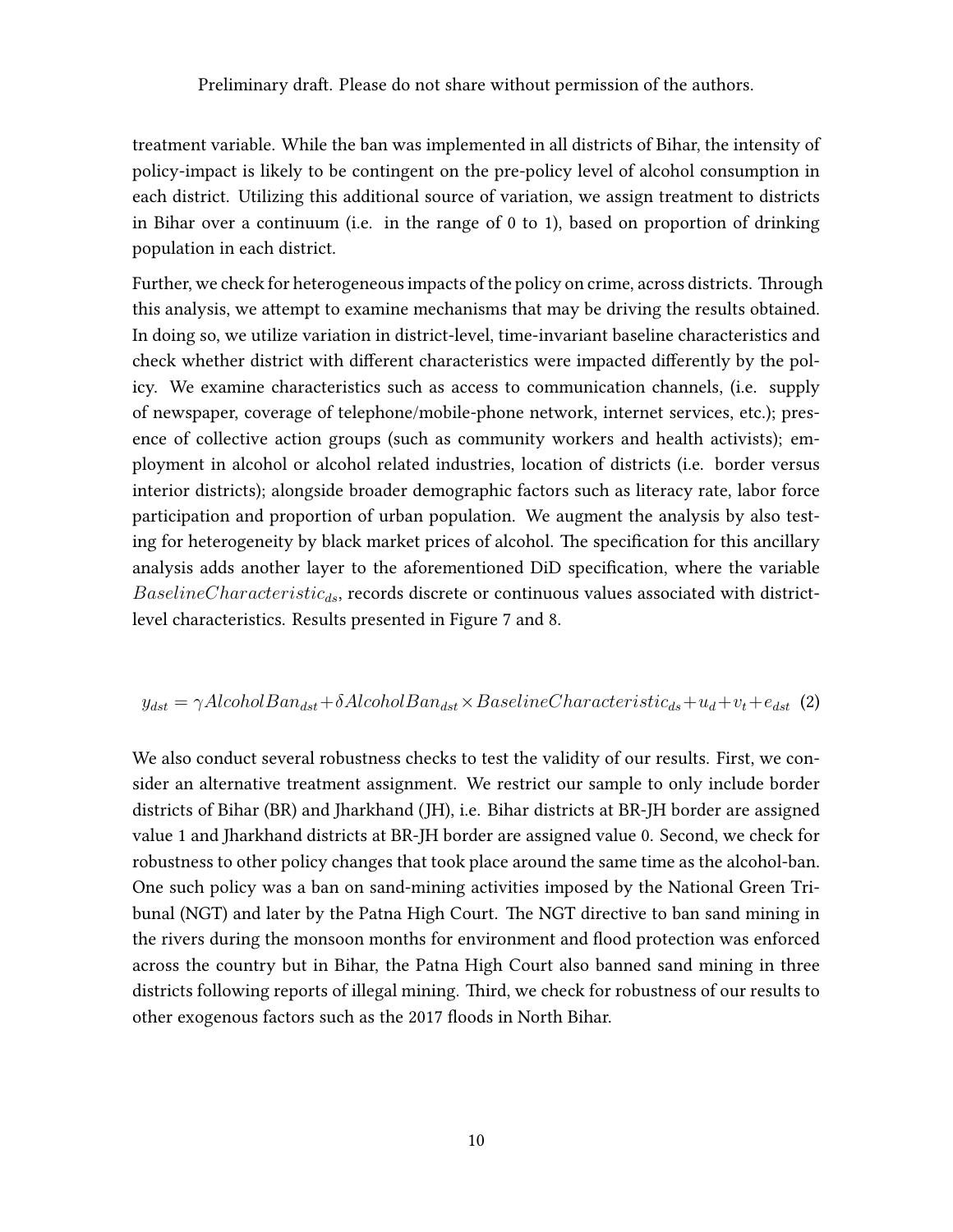### <span id="page-10-0"></span>5 Data

Data on the outcome variable, i.e. incidence of crime, was collected from police authorities of respective States. This data was collected at the district-month level for 14 different crime categories, including murder, rape, kidnapping and abduction, robbery, burglary, dacoity, theft and riot. We collected this data for all 38 districts in Bihar and 24 districts in Jharkhand, for the period, January 2013 to March 2018. Thus, we construct a panel data that records incidence of crime for 62 districts over 63 time periods .

For the purpose of our analysis, we define four broad classes of crime. The first class includes all cognizable crimes, i.e. total of crimes committed under the aforementioned individual categories as well as other cognizable offenses that are not classified under any of the individual categories. The second class includes violent crimes such as rape, murder, kidnapping and abduction. The third class includes property crimes such as theft, robbery, burglary and riot. The definition and composition of violent and property crime classes is based on the convention used in the literature [\(Blakeslee and Fishman,](#page-18-9) [2017;](#page-18-9) [Iyer and Topalova,](#page-20-9) [2014\)](#page-20-9). The fourth class, i.e. other crimes, includes all other cognizable crimes which aren't classified under violent or property crimes. For each of these classes, we calculate crime rates, i.e. incidence of crime per 100,000 population, which serves as the key outcome variable.

In addition to the above district-level data, we also utilized a novel dataset, which records entries of First Information Report (FIR), at the police station level. We were able to obtain this data for Bihar for the period October 2016 to March 2018. Through this data, we were able to obtain data on number of crimes reported against violation of the Bihar Prohibition and Excise Act (2016) (i.e. the alcohol ban). Violation of this Act is considered to be a cognizable offense and the accused may be subject to penal provisions of minimum 10 years of jail (which may extend to life-imprisonment ) and a minimum fine of INR 1 lakh (which may extend to INR 10 lakh). Given that violation of the alcohol-prohibition policy is also a cognizable offense, we subtract these crimes from the first class of all cognizable crimes for the case of Bihar. This adjustment is critical to ascertain that the hypothesized change in crime post-ban is not being driven by an increase in crimes reported against violation of the prohibition Act. Similarly, the fourth crime class, i.e. others category, is also adjusted for prohibition.

The FIR dataset also helped us in understanding the composition of the fourth crime-class, i.e. others category. The data obtained from State Police authorities does not shed light on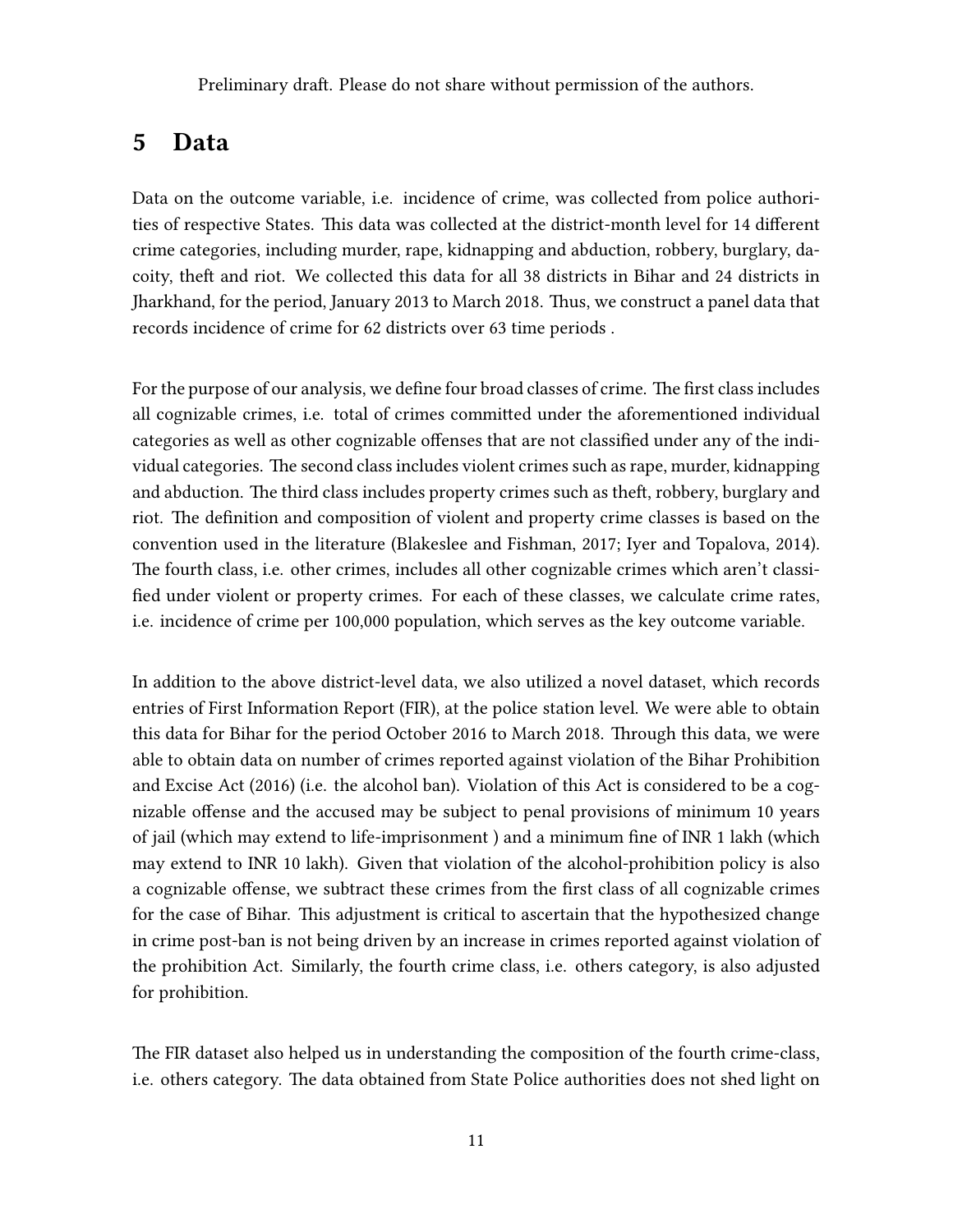what may entail the others category and simply considers it to be a residual of all cognizable offenses after accounting for violent and property crimes. We thus utilized the FIR dataset for this purpose and found that the others category mainly comprises of crimes such as rash-driving, wrongful restraint and violation of Electricity Act, Arms Act and Dowry Prohibition. While, this may not be the exact composition, owing to limited data, it does give offer some insights on how to interpret results obtained for impact on other crimes.

To conduct the auxiliary DiD analysis using continuous treatment variable, we garnered data on alcohol consumption at the district-level, using the latest round of National Family Health Survey (i.e. NFHS-4, 2015-16). Further, to conduct the heterogeneous effects analysis, we use data on district-level characteristics from Census (2011) and Economic Census (Sixth round- 2013-14). We use data from District Census Handbook (DCHB), which records data on village-level amenities such as availability of communication channels such as newspaper, telephone networks, internet services and collective action groups such as community workers and health activists. We aggregate this village-level data, after using population weights, to get district-level characteristics. To get data on demographic factors such as population density, sex-ratio, literacy rate and labor force participation, we use Primary Census Abstracts (PCA 2011), which records these variables at the district-level. From the Economic Census, we extract district-level data on employment in alcohol and alcohol related industries and activities. Data on political participation (overall voter turnout, male/female voter turnout) is accessed from Election Commission of India.

We also compile original data on alcohol prices in the black-market after the prohibition ban. Since alcohol is a differentiated industry with a variety of choices, we collected data on prices of country liquor in our primary survey. (Country liquor is the predominant choice of alcohol consumption in rural Bihar, which covers more than 80 percent of the total population in the state.)

### <span id="page-11-0"></span>6 Results

We first examine the impact of the alcohol-ban on crime. We then check for heterogeneous effects across districts. Finally, we conduct some robustness checks to test validity of our main results.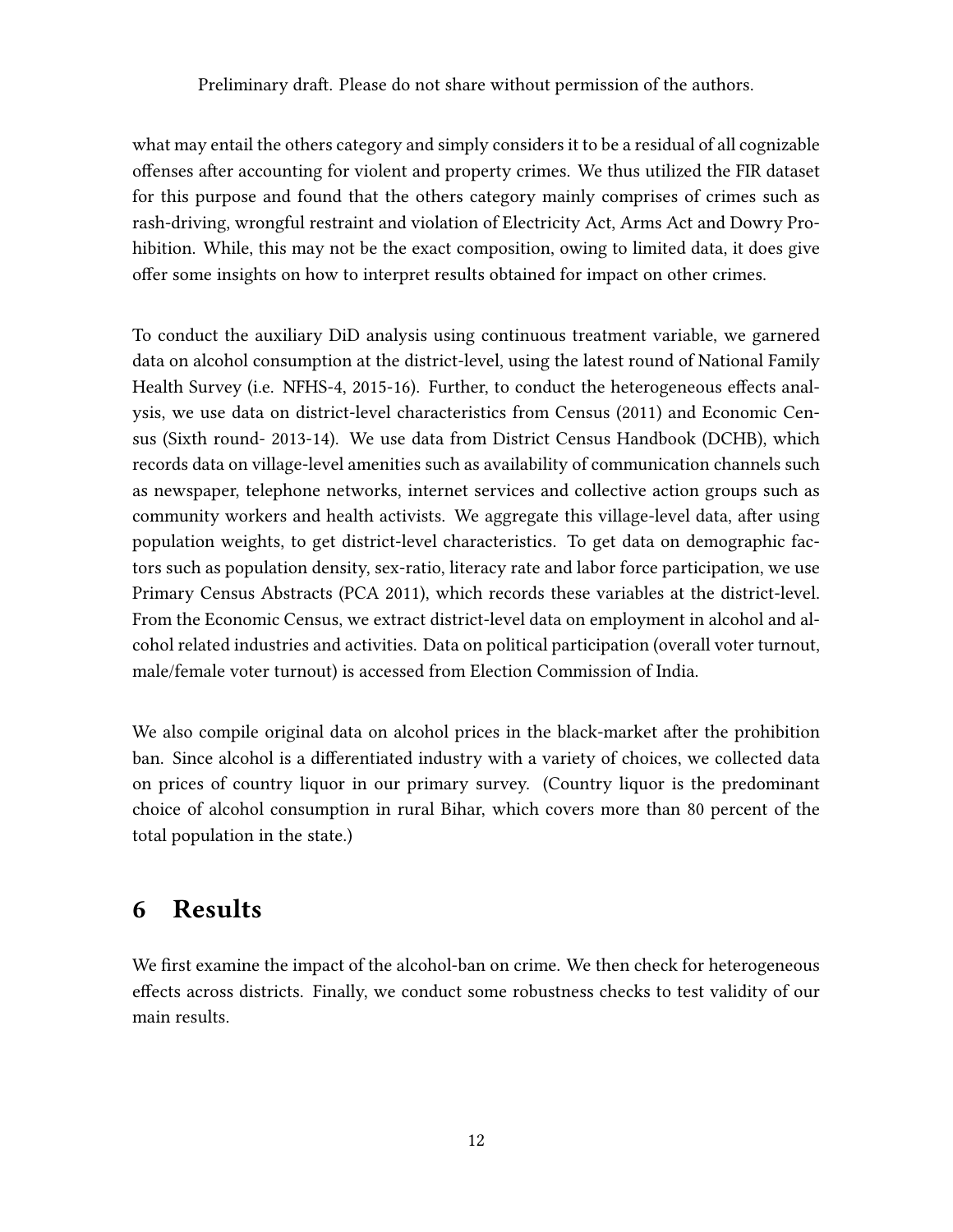#### 6.1 Impact on Crime

Table [2](#page-28-1) reports our DiD estimates of the impact of alcohol-prohibition on crime. The estimates control for time and district fixed effects. Column (1) gives the estimated impact of the policy on all cognizable offenses, which suggests no effect of the policy. The findings in column (2), however, suggests that the ban led to a significant increase in rate of violent crime and property crime, to the tune of 0.274 per 100,000 population (25 percent of the mean) and 0.263 per 100,000 population (8 percent of the mean).

[Insert Table [2:](#page-28-1) DiD estimates of the effect of alcohol-prohibition on crime]

Table [3](#page-29-0) reports estimates of the DiD analysis using continuous treatment variable. Consistent with the results obtained from the binary treatment variable (as shown in [2\)](#page-28-1), we find a significant increase in violent crimes, post-policy. Additionally, we also find an increase in all cognizable offences, to the tune of 3 per 100,000 population (20 percent of the mean). We continue to use the main DiD strategy (i.e. using binary treatment variable) as our preferred specification, since the policy-treatment was rolled out at the state level. Nevertheless, it is pertinent to note that the key results are robust to alternative empirical strategies as well.

#### [Insert Table [3:](#page-29-0) DiD estimates of the effect of alcohol-prohibition on crime using continuous treatment variable]

To examine these results further, we conducted an auxiliary analysis to investigate the effect of the policy, once the Bihar Government re-promulgated the law. On 30 September 2016, the judiciary struck down the April notification as it was "ultra vires to the Constitution". Unfazed, couple of days later, on 2 October 2016, the Government formulated the Bihar Prohibition and Excise Act, 2016 which reacted the all penal provisions associated with violation of the ban, i.e. minimum 10 years of jail term which may extend to imprisonment for life besides a minimum fine of INR 1 lakh which may extend to INR 10 lakh. The introduction of this stringent law entailed stricter enforcement and prime focus was accorded to implementation of the policy by the Police and Excise department and other Government authorities. As per data from excise department, 102,879 arrests were made in violation of the Prohibition Act between October 2016 and February 2018. In order to check for the impact of this stricter policy, we use the following specification, where the variable  $PostOct2016$  takes value 1 for all time periods after October 2016 and 0, otherwise.

$$
y_{dst} = \gamma Alcohol Ban_{dst} + \delta Alcohol Ban_{dst} \times PostOct2016 + u_d + v_t + e_{dst} \tag{3}
$$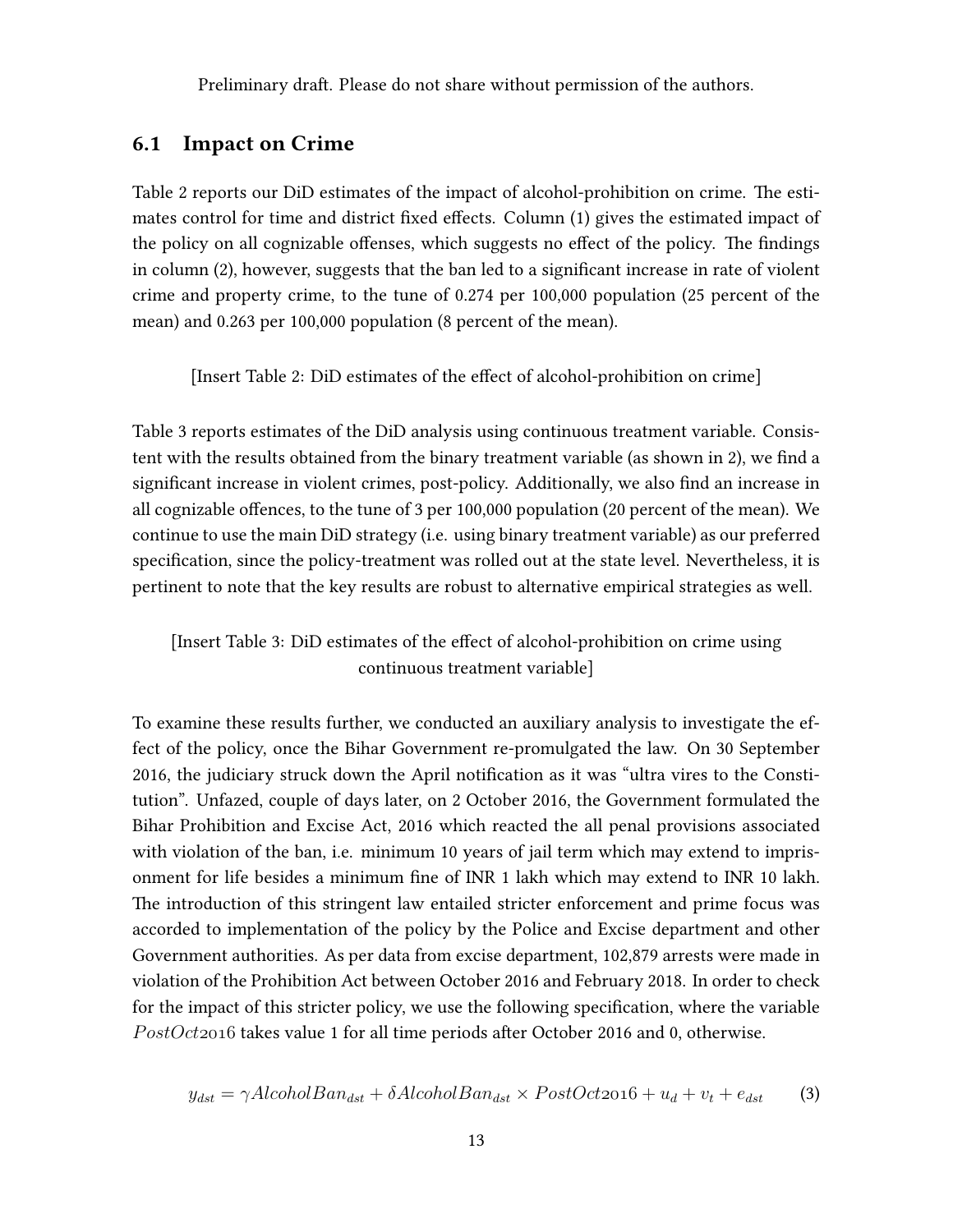Table [4](#page-29-1) presents our DiD estimates of the above specification. It is worth noting that our estimates show that a stricter enforcement of the Act led to a significant increase in rate of all cognizable crimes (indicated by the positive and significant coefficient of interaction term in column(1)). Further, the effect on violent crimes strengthened. Results from column 2 suggest that after re-enforcement of the Act, reporting of violent crimes increased further, accounting for a net increase of 0.291 (amounting to 26 percent of the mean). Further, there is also a significant increase in property crimes and other crimes post-ban after October 2016.

[Insert Table [4:](#page-29-1) Effect of policy re-enactment on crime]

While these results are seemingly counter-intuitive, they can be reconciled in light of a crime-displacement theory (Yang, 2008). In the context of alcohol prohibition in Bihar, the crime-displacement theory would suggest that reprioritization of police efforts in enforcing the Prohibition Act may have diverted attention away from the prevention of other nonprohibition crimes violent and property crimes. We plan to further substantiate this analysis and quantify the hypothesized substitution effect in future research. Meanwhile, we check for heterogeneous effects of the impact across districts for multiple characteristics to shed light on the proposed mechanisms of impact.

### 6.2 Heterogeneous Effects

We check for heterogeneous effects of the policy for the following channels:

- Communication: Under this we investigate whether the policy has a significantly different impact on crime in districts that have greater access to media and communication channels such as newspaper, post-office, telegraph, telephone, public phones, mobile phone and internet. We expect that enforcement of the policy and achievement of its intended objectives might have been more effective in districts with stronger communication channels.
- Collective action: Similarly, we investigate whether the policy has a significantly different impact on crime in districts that have strong presence of collective action groups such as community health workers, agricultural credit societies and self-help groups. Under this channel, we also check whether districts covered by the Bihar Rural Livelihood Project (BRLP) - Jeevika, were impacted differently. This program seeks to enhance social and economic empowerment and played an important role in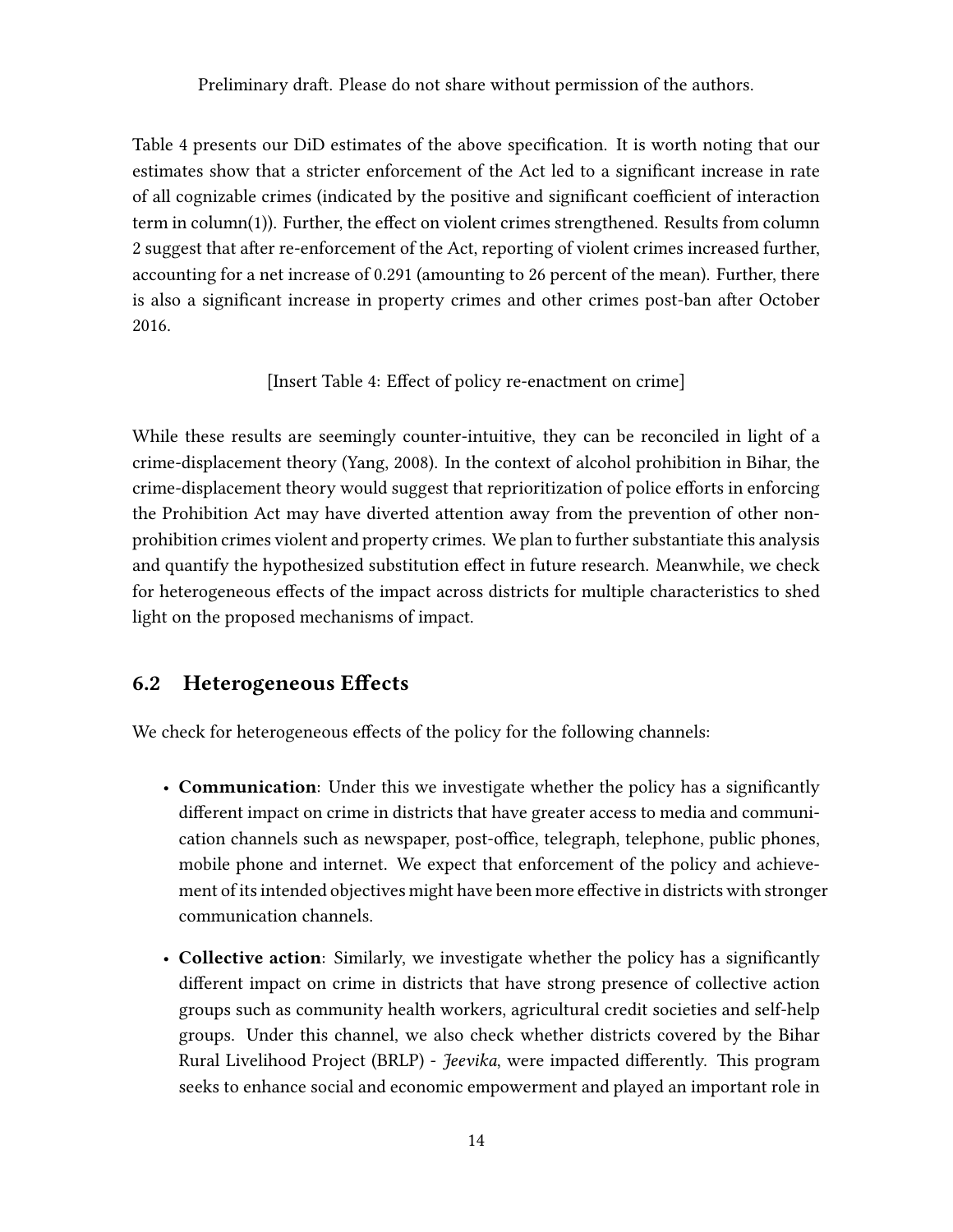mobilizing women-communities to demand for alcohol prohibition. We thus expect that the policy would have been more effective in districts with stringer collective action.

- Black market prices: We use prices of country liquor in rural Bihar (collected after the alcohol ban) to shed light on the 'shadow economy effect'. In so far as black market prices are a proxy for the demand of alcohol in a given district, we expect higher prices to be associated with greater crime.
- Electoral turnout: In a similar vein, we check for heterogeneous effects of the prohibition-policy among districts with varying levels of electoral turnout. Under this channel, we check for both total turnout and turnout by gender.
- Demography: We also examine whether demographic factors such as literacy rate, labor force participation, percentage of urban population, percentage of disadvantaged groups such as scheduled caste and scheduled tribe, sex-ratio cause any heterogeneity in impact of the policy across districts.
- Alcohol-dependent enterprises: The alcohol-ban also led to revenue losses, which were earlier being earned through sale of alcohol. In light of this immediate implication of the policy, we also check for differences in impact across districts with varying levels of employment in the food and accommodation industry (which we use as a proxy for alcohol industry in absence of date on sub-industries). A plausible mechanism of impact may be that districts with higher dependence on these industries are likely to have faced a negative income shock post-ban, which may have in turn led to change in crime.

Figure [7](#page-30-0) presents our results for the heterogeneous analysis. We first check for heterogeneous effects of the policy across districts with different levels of literacy rate (column 1), electoral participation of women (column 2), employment share in food and accommodation industry (used as proxy for alcohol and alcohol-related industries) (column 3) and urban population (column 4). None of these mechanisms seem to have an effect.

[Insert Figure [7:](#page-30-0) No heterogeneous effects of alcohol prohibition on crime]

Estimates from Figure [8](#page-31-0) suggest that there are media/information, collective action and a parallel bootlegging economy might be important factors. Panel A depicts districts with stronger media channel (measured by percentage of villages in a district that receive daily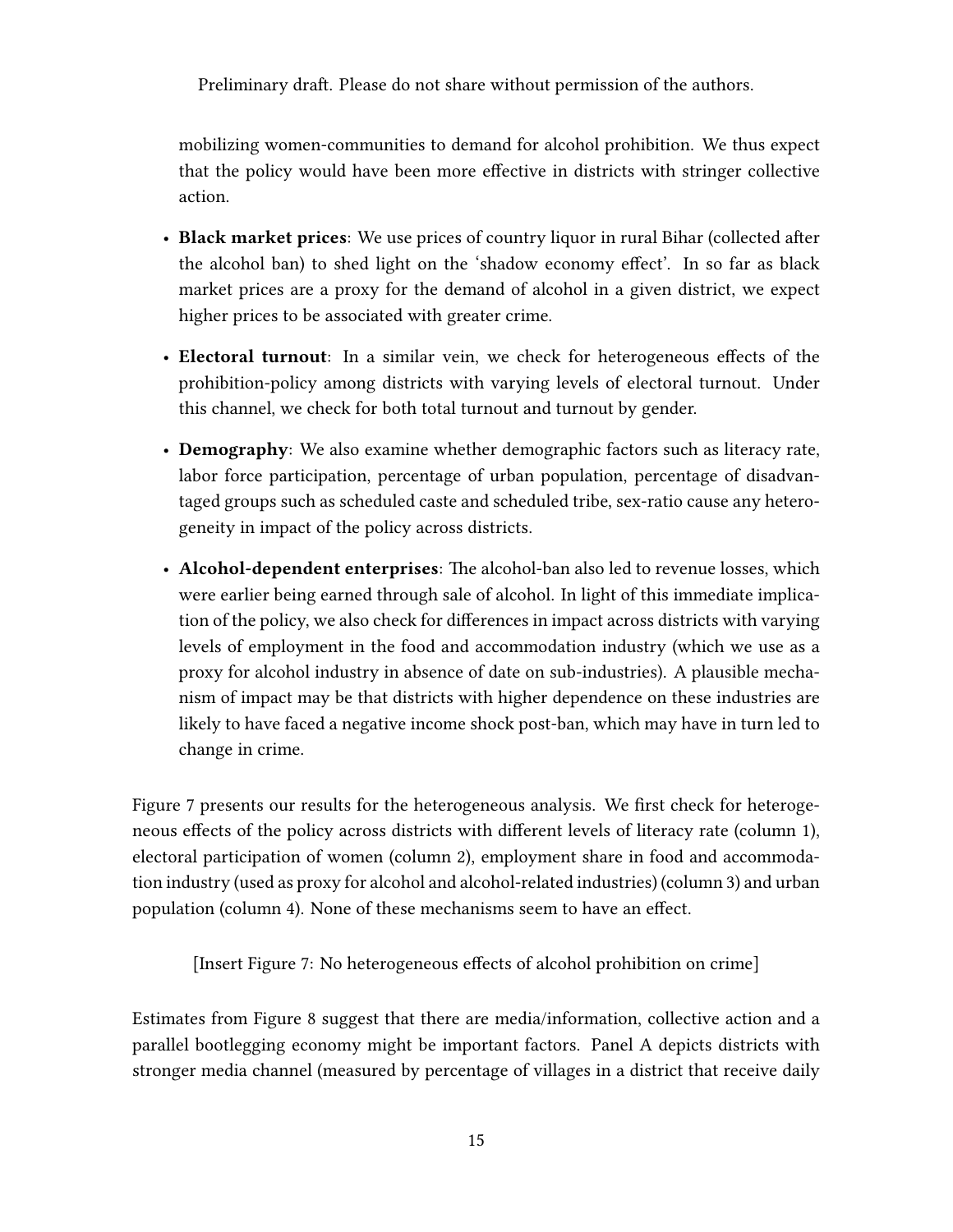newspaper supply or have access to mobile phones) witnessed a lower increase in crime (denoted by negative coefficient of interaction term). This reduction could be stemming from widespread dissemination of information on the policy and its penal provisions, which may have aided and enabled efficient enforcement of the policy, without much diversion of police efforts. The negative interaction sign is consistent across crime categories. However, the favorable effect of strong communication and media channel does not conclusively overpower the crime-displacement effect - indicated by a net increase in rate of all cognizable crimes, in places with good newspaper supply).

Similarly in Panel B, we find that while crime increased after the prohibition, districts which had greater self help groups or where project *Jeevika* was implemented faced a reduction in crime. Jeevika volunteers played a central role in mobilizing women-communities to demand for alcohol prohibition. Even before, the Prohibition Act came out, Jeevika volunteers succeeded in getting four villages from its catchment areas alcohol-free. In light of such strong collective action and community mobilization, it is likely that the alcohol-ban was able to achieve its intended objective of reduction in crime, overpowering the displacement effect. However, yet again we find that the favorable effects of collective action do not necessarily overcome the crime-displacement effect, as indicated by a net increase in rate of all cognizable crimes.

Panel A and B suggest that a conducive socio-economic climate can play a critical role in effective implementation of a policy. In Panel C, we consider the differential impact of black markets. We find that overall crime rises in border districts, relative to interior districts and that districts which had above median black market prices of alcohol are associated with greater violent and property crime.

[Insert Figure [8:](#page-31-0) Heterogeneous effects of alcohol prohibition on crime]

#### 6.3 Robustness

In our first robustness check, we check if our results are valid for an alternative specification of treatment. Under this specification, we restrict the sample to only include border districts (i.e. districts at the Bihar - Jharkhand border). In light of the fact that borders can be porous, we expect enforcement of the ban to be less effective at the border. We thus check whether our results continue to hold if we only include border districts. Results from table [5](#page-30-1) suggest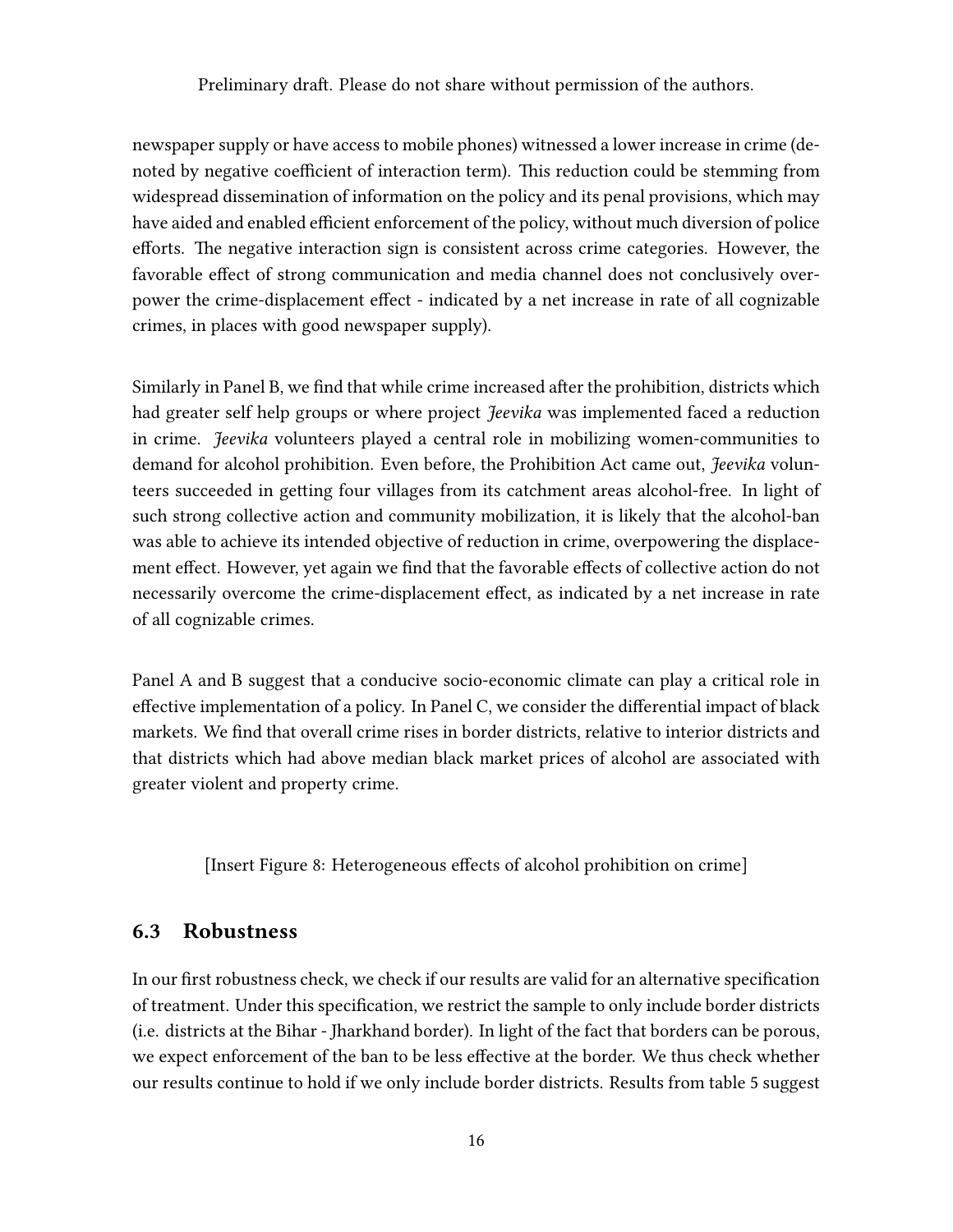an increase in crime, across all 4 crime categories, post-ban. Thus, our primary results are robust to the restricted sample of border districts.

[Insert Table [5:](#page-30-1) Robustness to restricting sample to only neighboring border districts]

In the second robustness check, we examine whether our primary results are robust to other policy changes that took place during our study period. In particular, we check whether our results are robust to the ban on sand-mining activities, issued by the Patna High Court. The ban on sand-mining activities may serve as an alternative explanation for the observed increase in crime, owing to losses in revenue (which were earlier being earned through mining activities) and a general sense of discontentment among mining employees and traders. To check this, we restrict our sample by dropping nine districts from Bihar that accounted for majority of the illegal sand-mining activities in the state (according to news reports). Our estimates presented in table [6,](#page-32-0) suggest that our result is fairly robust and that the increase in violent crime may be attributed to the alcohol-prohibition policy, rather than the ban on sand mining.

#### [Insert Table [6:](#page-32-0) Robustness to restricting sample to districts where sand mining is less frequent]

Thirdly, we check for robustness to the massive floods that hit several districts in North Bihar in March 2018. The quest for survival in disaster-hit regions, alongside major loss of life and property, may offer an alternative explanation for the observed increase in crime. To check for this, we drop 18 districts from North Bihar that were severely affected by the flood. The DiD estimates of this robustness check (shown in table [7\)](#page-32-1) further indicates robustness of the the primary results. This suggests that the increase in violent crime and property crime is not an aftermath of the floods and is likely to be stemming from the alcohol-ban.

#### [Insert Table [7:](#page-32-1) Robustness to restricting sample to districts not affected by North-Bihar floods]

Finally, we also run few specification checks to gauge whether our results are robust to alternative specification of the outcome variable, i.e. natural log of crime and natural log of crime rate. Estimates from Table [8](#page-33-0) suggest an increase in violent cirme, consistent with the results from table [2.](#page-28-1)

[Insert Table [8:](#page-33-0) Robustness to alternative specification (outcome variable as log crime)]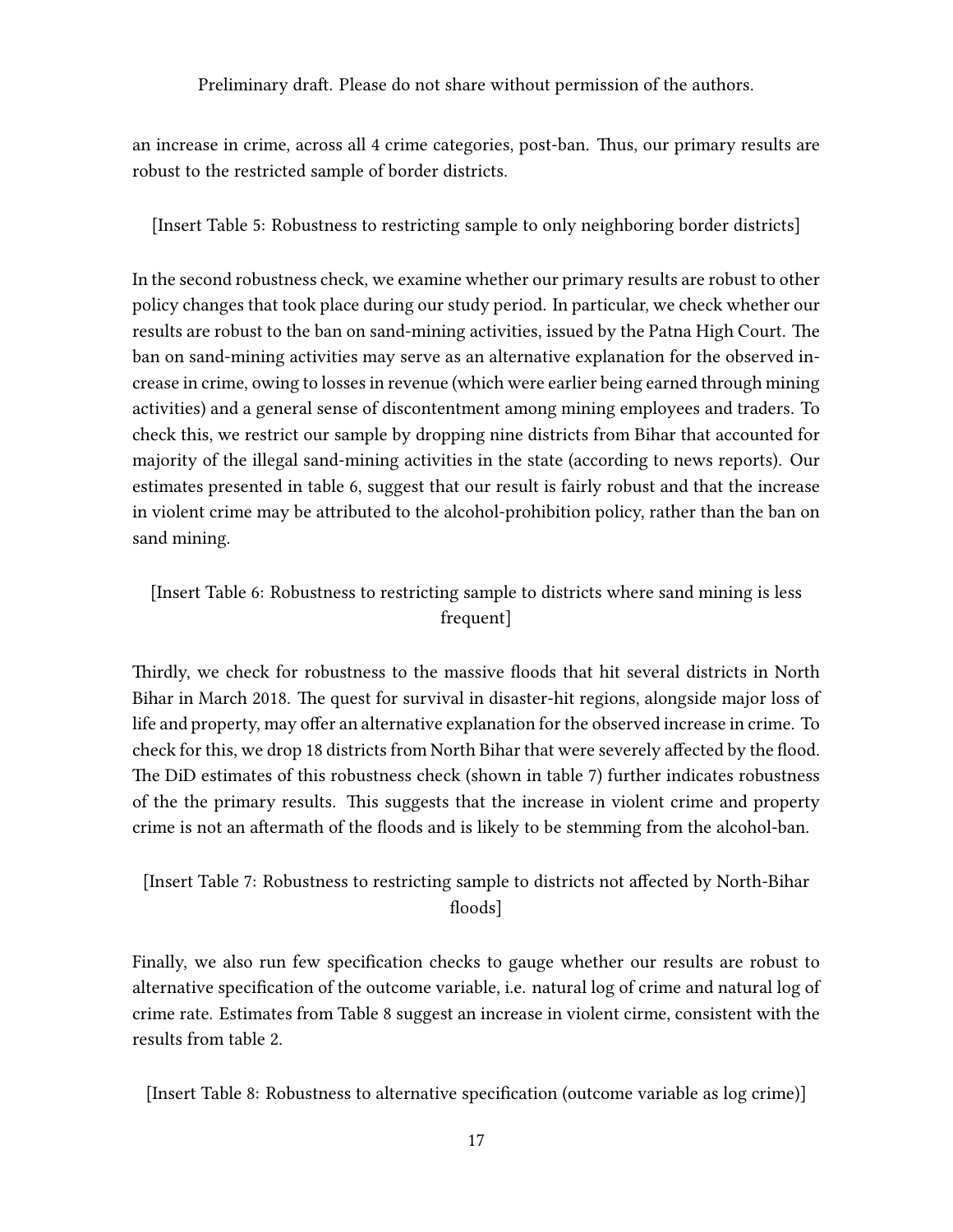Similarly, estimates from table [9](#page-33-1) indicate an increase in violent and property crimes, consistent with the results from table [2.](#page-28-1)

[Insert Table [9:](#page-33-1) Robustness to alternative specification (outcome variable as log crime rate)]

### <span id="page-17-0"></span>7 Discussion

[\(Rahman,](#page-21-13) [2004\)](#page-21-13) shows that the timing of announcement of alcohol prohibition policies in Indian states are closely tied to political considerations, instead of being motivated by true paternalistic concerns. Unsurprisingly, therefore, governments choose to ban instead of levying a 'sin tax'. Nevertheless, there is little empirical evidence to guide policy makers on the causal impact of prohibition policies, as existing research relies on policies which have been half-heartedly implemented. In an address to citizens, in August 2016, the Chief Minister of Bihar wrote, "What sets the liquor prohibition apart is that no one in the past has been able to deliver it totally" [\(Kumar,](#page-20-1) [2016\)](#page-20-1). The case of alcohol prohibition in Bihar provides a clean natural experiment to examine this question. We find that the ban led to an increase in crime, and this was likely to driven by crime displacement. While popular support for the policy might counter some of these effects, the role of law enforcement and proper planning must not be discounted.

A limitation of the current paper is that it only focuses on the impact along a singular dimension, i.e. crime. Admittedly, the first order impacts would be on spousal violence and incidents of public nuisance. Unfortunately, we don't observe these in our administrative datasets and would ideally need to conduct a household survey to uncover these impacts. In a field survey conducted in 4 districts among nearly 5,000 poor households in 250 villages across Bihar between December 2016 and January 2017, respondents reported that the main advantages of alcohol prohibition are: able to save money (37.4 percent), less hooliganism (27.2 percent), reduced violence against women (12.4 percent), can walk freely in evening (9.7 percent) and less crime (9.8 percent) (Dar, Kumar and Verma, 2018). Future research should investigate the consequences along other dimensions so that the welfare consequences of such policies may be comprehensively evaluated.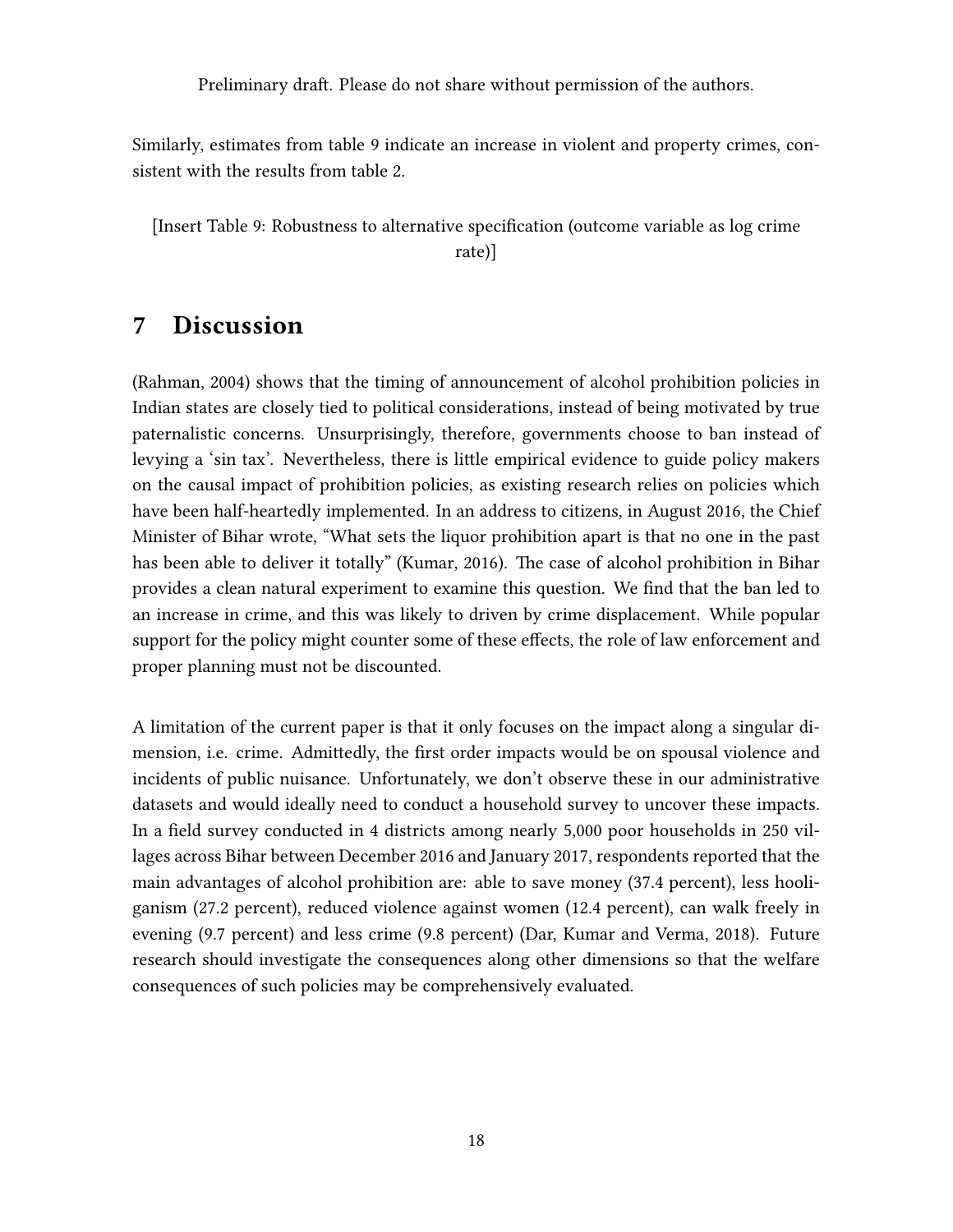# References

- <span id="page-18-5"></span>Adda, J., Berlinski, S., and Machin, S. (2012). Market regulation and firm performance: the case of smoking bans in the united kingdom. The Journal of Law and Economics, 55(2):365– 391.
- <span id="page-18-4"></span>Adda, J., McConnell, B., and Rasul, I. (2014). Crime and the depenalization of cannabis possession: Evidence from a policing experiment. Journal of Political Economy, 122(5):1130– 1202.
- <span id="page-18-3"></span>Albuquerque (2016). Legalize it? the effects of california marijuana law on violent crime.
- <span id="page-18-1"></span>Ayres, I. and Levitt, S. D. (1998). Measuring positive externalities from unobservable victim precaution: an empirical analysis of lojack. TheQuarterly Journal of Economics, 113(1):43– 77.
- <span id="page-18-0"></span>Bardhan, P. (2000). Irrigation and cooperation: An empirical analysis of 48 irrigation communities in south india. Economic Development and cultural change, 48(4):847–865.
- <span id="page-18-8"></span>Beaman, L., Duflo, E., Pande, R., and Topalova, P. (2012). Female leadership raises aspirations and educational attainment for girls: A policy experiment in india. science, page 1212382.
- <span id="page-18-7"></span>Bhalotra, S., Clots-Figueras, I., and Iyer, L. (2018). Pathbreakers? women's electoral success and future political participation. The Economic Journal, 128(613):1844–1878.
- <span id="page-18-6"></span>Biderman, C., De Mello, J. M., and Schneider, A. (2010). Dry laws and homicides: evidence from the são paulo metropolitan area. The economic journal, 120(543):157–182.
- <span id="page-18-9"></span>Blakeslee, D. S. and Fishman, R. (2017). Weather shocks, agriculture, and crime: evidence from india. Journal of Human Resources, pages 0715–7234R1.
- <span id="page-18-12"></span>Blattman, C. and Annan, J. (2016). Can employment reduce lawlessness and rebellion? a field experiment with high-risk men in a fragile state. American Political Science Review,  $110(1):1-17.$
- <span id="page-18-2"></span>Blattman, C., Green, D., Ortega, D., and Tobón, S. (2018). Place based interventions at scale: The direct and spillover effects of policing and city services on crime. Technical report, National Bureau of Economic Research.
- <span id="page-18-10"></span>Blattman, C. and Miguel, E. (2010). Civil war. Journal of Economic literature, 48(1):3–57.
- <span id="page-18-11"></span>Buonanno, P., Fergusson, L., and Vargas, J. F. (2017). The crime kuznets curve. *Journal of* Quantitative Criminology, 33(4):753–782.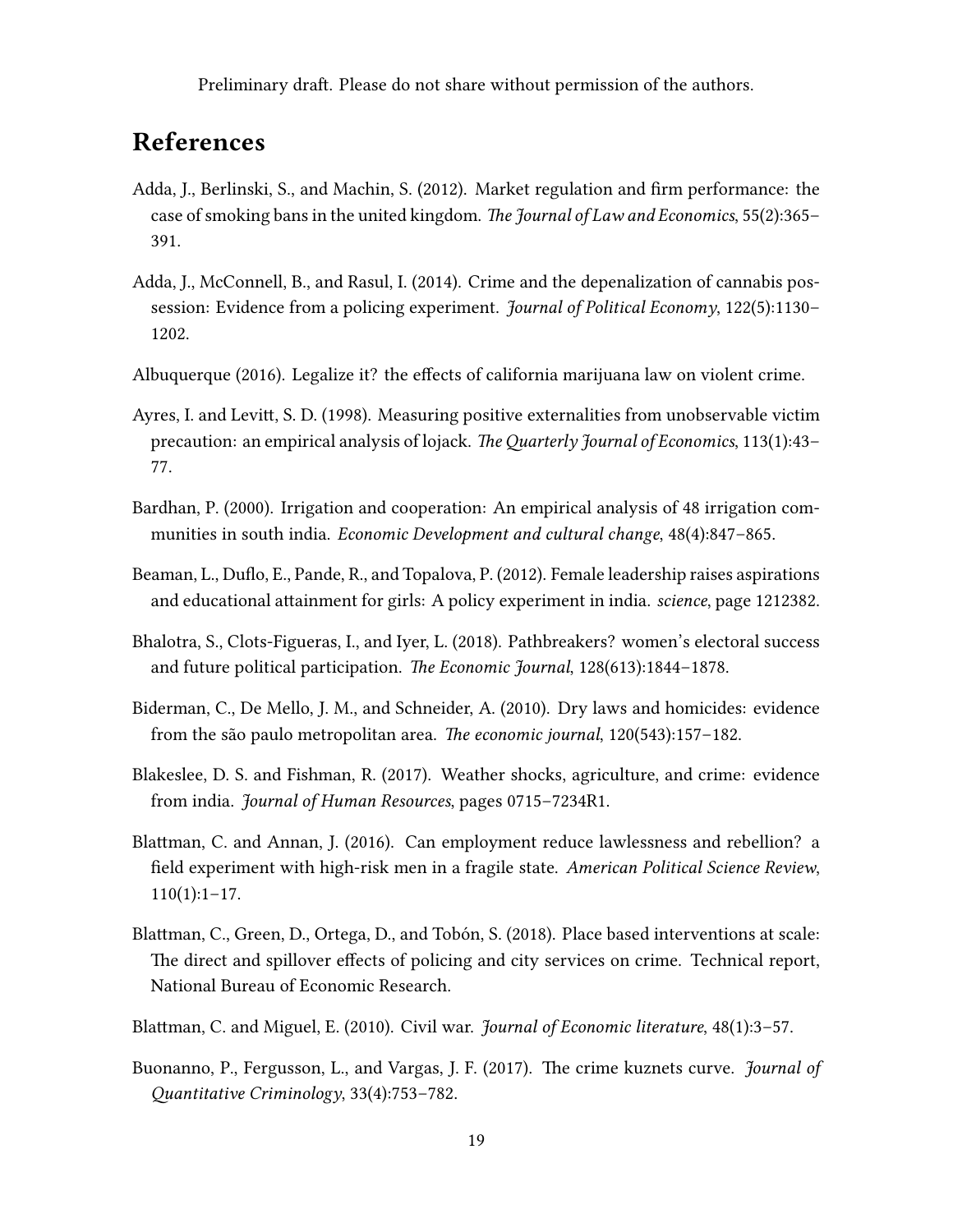- <span id="page-19-9"></span>Cameron, L., Muz, J., and Shah, M. (2016). Crimes of morality: Unintended consequences of criminalizing sex work. Technical report, UCLA Working Paper.
- <span id="page-19-3"></span>Carpenter, C. and Dobkin, C. (2010). Alcohol regulation and crime. In Controlling crime: Strategies and tradeoffs, pages 291–329. University of Chicago Press.
- <span id="page-19-0"></span>Carpenter, C. and Dobkin, C. (2011). The minimum legal drinking age and public health. Journal of Economic Perspectives, 25(2):133–56.
- <span id="page-19-1"></span>Carpenter, C. S. (2005). Heavy alcohol use and the commission of nuisance crime: Evidence from underage drunk driving laws. American Economic Review, 95(2):267–272.
- <span id="page-19-5"></span>Chalfin, A. and McCrary, J. (2017). Criminal deterrence: A review of the literature. Journal of Economic Literature, 55(1):5–48.
- <span id="page-19-8"></span>Chimeli, A. B. and Soares, R. R. (2017). The use of violence in illegal markets: Evidence from mahogany trade in the brazilian amazon. American Economic Journal: Applied Economics,  $9(4):30-57.$
- <span id="page-19-2"></span>Conlin, M., Dickert-Conlin, S., and Pepper, J. (2005). The effect of alcohol prohibition on illicit-drug-related crimes. The Journal of Law and Economics, 48(1):215–234.
- <span id="page-19-12"></span>Cook, P. J. and MacDonald, J. (2011). Public safety through private action: an economic assessment of bids. The Economic Journal, 121(552):445–462.
- <span id="page-19-7"></span>Cunningham, S. and Shah, M. (2018). Decriminalizing indoor prostitution: Implications for sexual violence and public health. The Review of Economic Studies.
- <span id="page-19-10"></span>Desai, S. and Vanneman, R. (2005). National council of applied economic research, new delhi. 2005. India human development survey (IHDS).
- <span id="page-19-11"></span>Desai, S. and Vanneman, R. (2015). India human development survey-ii (ihds-ii), 2011-12. icpsr36151-v2. Ann Arbor, MI: Inter-university Consortium for Political and Social Research [distributor], 31.
- <span id="page-19-4"></span>Di Tella, R. and Schargrodsky, E. (2004). Do police reduce crime? estimates using the allocation of police forces after a terrorist attack. American Economic Review, 94(1):115–133.
- <span id="page-19-6"></span>Dills, A. K., Miron, J. A., and Summers, G. (2010). What do economists know about crime? In The Economics of Crime: lessons for and from Latin America, pages 269–302. University of Chicago Press.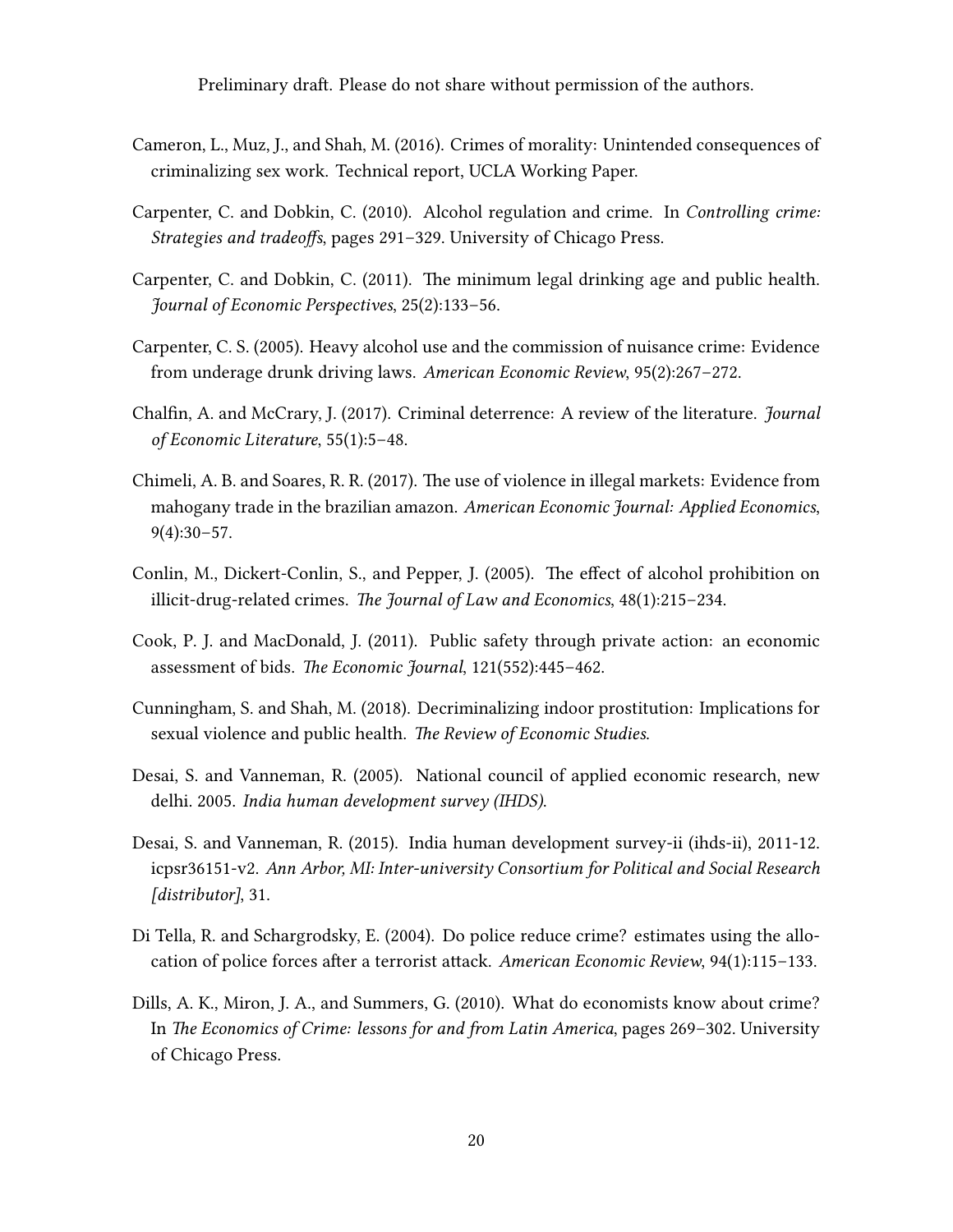<span id="page-20-11"></span>Dix-Carneiro, R., Soares, R., and Ulyssea, G. (2016). Local labor market conditions and crime: Evidence from the brazilian trade liberalization.

<span id="page-20-10"></span>Glaeser, E. L. (2008). Cities, agglomeration, and spatial equilibrium. Oxford University Press.

- <span id="page-20-8"></span>Gupta, S. (2017). bihar likely to miss its prohibition deadline - google search. [https:https://www.](https:https://www.livemint.com/Politics/EwsJyXVc8vQp7PaL04PPEJ/Bihar-likely-to-miss-its-prohibition-deadline.html) [livemint.com/Politics/EwsJyXVc8vQp7PaL04PPEJ/](https:https://www.livemint.com/Politics/EwsJyXVc8vQp7PaL04PPEJ/Bihar-likely-to-miss-its-prohibition-deadline.html) [Bihar-likely-to-miss-its-prohibition-deadline.html](https:https://www.livemint.com/Politics/EwsJyXVc8vQp7PaL04PPEJ/Bihar-likely-to-miss-its-prohibition-deadline.html), note = (Accessed on 09/15/2018),.
- <span id="page-20-7"></span>IndiaToday (2016). What led to an early liqour ban in bihar.  $https://www.google.c.$  $https://www.google.c.$ [com/search?q=what+led+to+an+early+liqour+ban+in+Bihar&](https://www.google.com/search?q=what+led+to+an+early+liqour+ban+in+Bihar&oq=what+led+to+an+early+liqour+ban+in+Bihar&aqs=chrome..69i57j69i64.28817j0j9&sourceid=chrome&ie=UTF-8#) [oq=what+led+to+an+early+liqour+ban+in+Bihar&aqs=chrome.](https://www.google.com/search?q=what+led+to+an+early+liqour+ban+in+Bihar&oq=what+led+to+an+early+liqour+ban+in+Bihar&aqs=chrome..69i57j69i64.28817j0j9&sourceid=chrome&ie=UTF-8#) [.69i57j69i64.28817j0j9&sourceid=chrome&ie=UTF-8#](https://www.google.com/search?q=what+led+to+an+early+liqour+ban+in+Bihar&oq=what+led+to+an+early+liqour+ban+in+Bihar&aqs=chrome..69i57j69i64.28817j0j9&sourceid=chrome&ie=UTF-8#). (Accessed on 09/14/2018).
- <span id="page-20-6"></span>Iyer, L., Mani, A., Mishra, P., and Topalova, P. (2012). The power of political voice: women's political representation and crime in india. American Economic Journal: Applied Economics, 4(4):165–93.
- <span id="page-20-9"></span>Iyer, L. and Topalova, P. (2014). Poverty and crime: evidence from rainfall and trade shocks in india.
- <span id="page-20-5"></span>Jensen, R. (2012). Do labor market opportunities affect young women's work and family decisions? experimental evidence from india. The Quarterly Journal of Economics, 127(2):753–792.
- <span id="page-20-4"></span>Keefer, P., Loayza, N., and Soares, R. R. (2010). Drug prohibition and developing countries: Uncertain benefits, certain costs. INNOCENT BYSTANDERS, page 9.
- <span id="page-20-0"></span>Krueger, A. O. (1990). Government failures in development. Journal of Economic perspectives, 4(3):9–23.
- <span id="page-20-1"></span>Kumar (2016). I want to set the record straight on bihar s liquor ban. (Accessed on 09/15/2018).
- <span id="page-20-2"></span>Luca, D. L., Owens, E., and Sharma, G. (2015). Can alcohol prohibition reduce violence against women? American Economic Review: Papers & Proceedings, 105(5):625–29.
- <span id="page-20-3"></span>Markowitz, S. (2000). Criminal violence and alcohol beverage control: evidence from an international study. Technical report, National Bureau of Economic Research.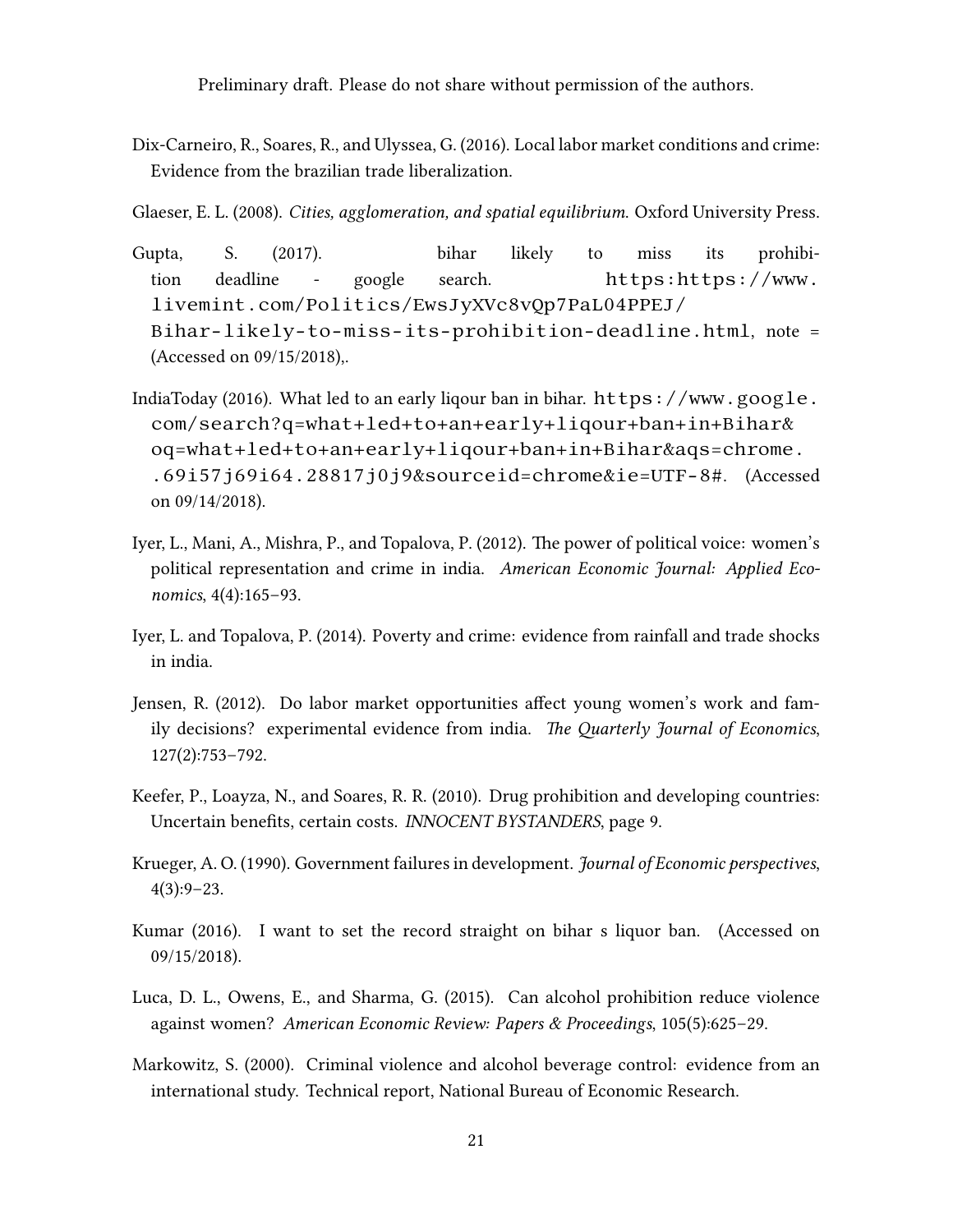<span id="page-21-8"></span>Miguel, E. (2005). Poverty and witch killing. The Review of Economic Studies, 72(4):1153–1172.

- <span id="page-21-5"></span>Mukherji, A., Mukherji, A., et al. (2012). Bihar: What went wrong? and what changed? Technical report.
- <span id="page-21-0"></span>Munyo, I., Rossi, M., et al. (2016). Is it displacement? evidence on the impact of police monitoring on crime. Technical report.
- <span id="page-21-4"></span>Owens, E. G. (2014). The american temperance movement and market-based violence. American Law and Economics Review, 16(2):433–472.
- <span id="page-21-11"></span>Pinotti, P. (2015). The economic costs of organised crime: Evidence from southern italy. The Economic Journal, 125(586):F203–F232.
- <span id="page-21-3"></span>Poutvaara, P. and Priks, M. (2009). The effect of police intelligence on group violence: Evidence from reassignments in sweden. Journal of Public Economics, 93(3-4):403-411.
- <span id="page-21-12"></span>Priks, M. and Poutvaara, P. (2007). Unemployment and gang crime.
- <span id="page-21-13"></span>Rahman, L. (2004). A micro-econometric analysis of alcohol prohibition in India. PhD thesis, London School of Economics and Political Science (United Kingdom).
- <span id="page-21-10"></span>Schelling, T. C. (1971). What is the business of organized crime? The American Scholar, pages 643–652.
- <span id="page-21-9"></span>Sekhri, S. and Storeygard, A. (2011). The impact of climate variability on crimes against women: Dowry deaths in india. Tufts University.
- <span id="page-21-6"></span>Vij, S. (2016). prison overflow: more than 12000 arrested in bihar - google search. https://www.huffingtonpost.in/2016/08/25/prison-overflow-more-than-12-000 arrested-in-bihars-prohibitio\_a\_21458816/. (Accessed on 09/15/2018).
- <span id="page-21-7"></span>Wechsler, H., Lee, J. E., Hall, J., Wagenaar, A. C., and Lee, H. (2002). Secondhand effects of student alcohol use reported by neighbors of colleges: the role of alcohol outlets. Social Science & Medicine, 55(3):425–435.
- <span id="page-21-2"></span>Yang, D. (2008). Can enforcement backfire? crime displacement in the context of customs reform in the philippines. The Review of Economics and Statistics, 90(1):1–14.
- <span id="page-21-1"></span>Yezer, A. M. (2014). Economics of crime and enforcement. Routledge.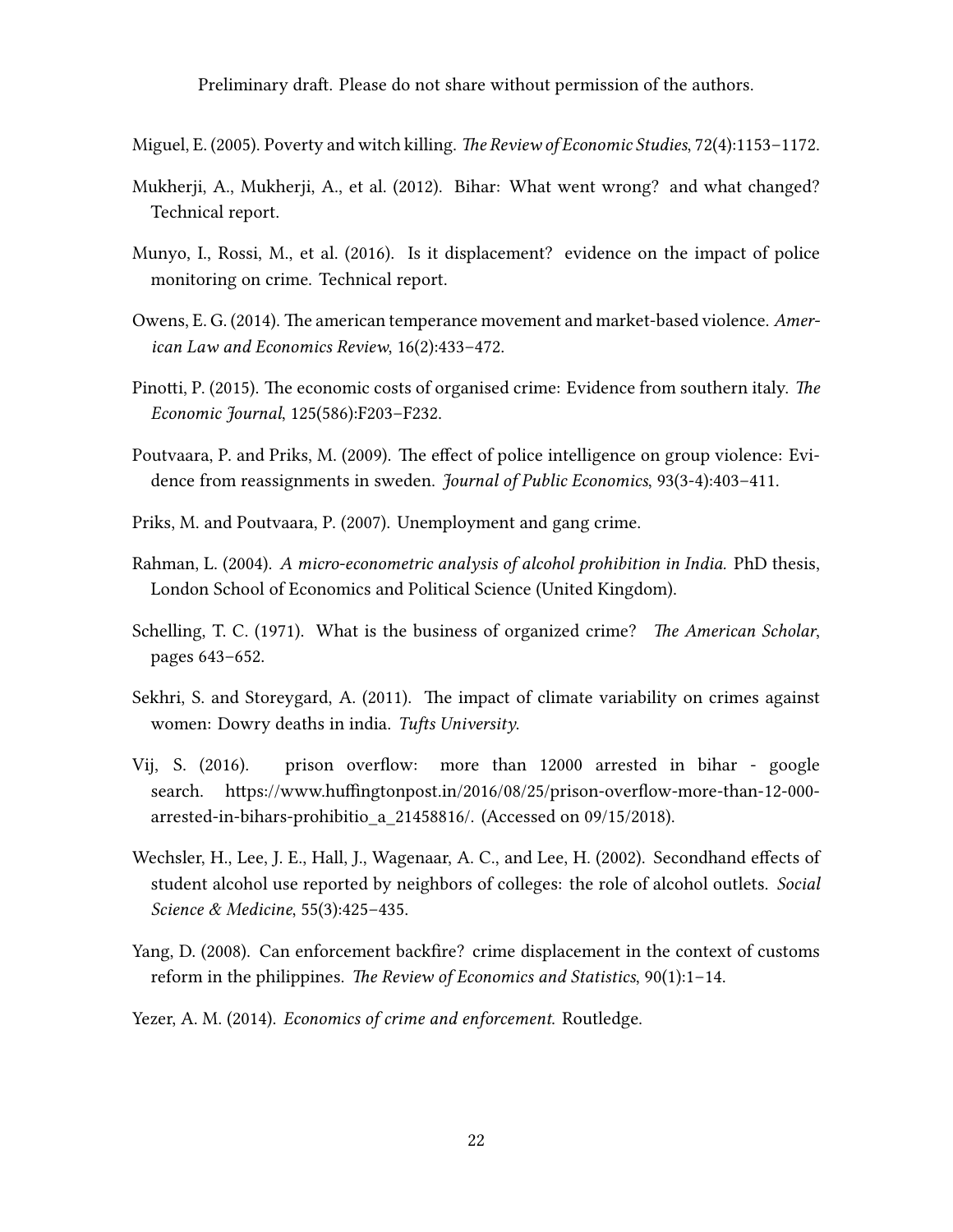# A Figures

<span id="page-22-0"></span>

Figure 1: Crime rate in Bihar and Jharkhand

Note: The shortdash-dot line refers to policy announcement (November 2015); dash line refers to policy implementation (April 2016); longdash-dot line refers to policy re-enactment (October 2016).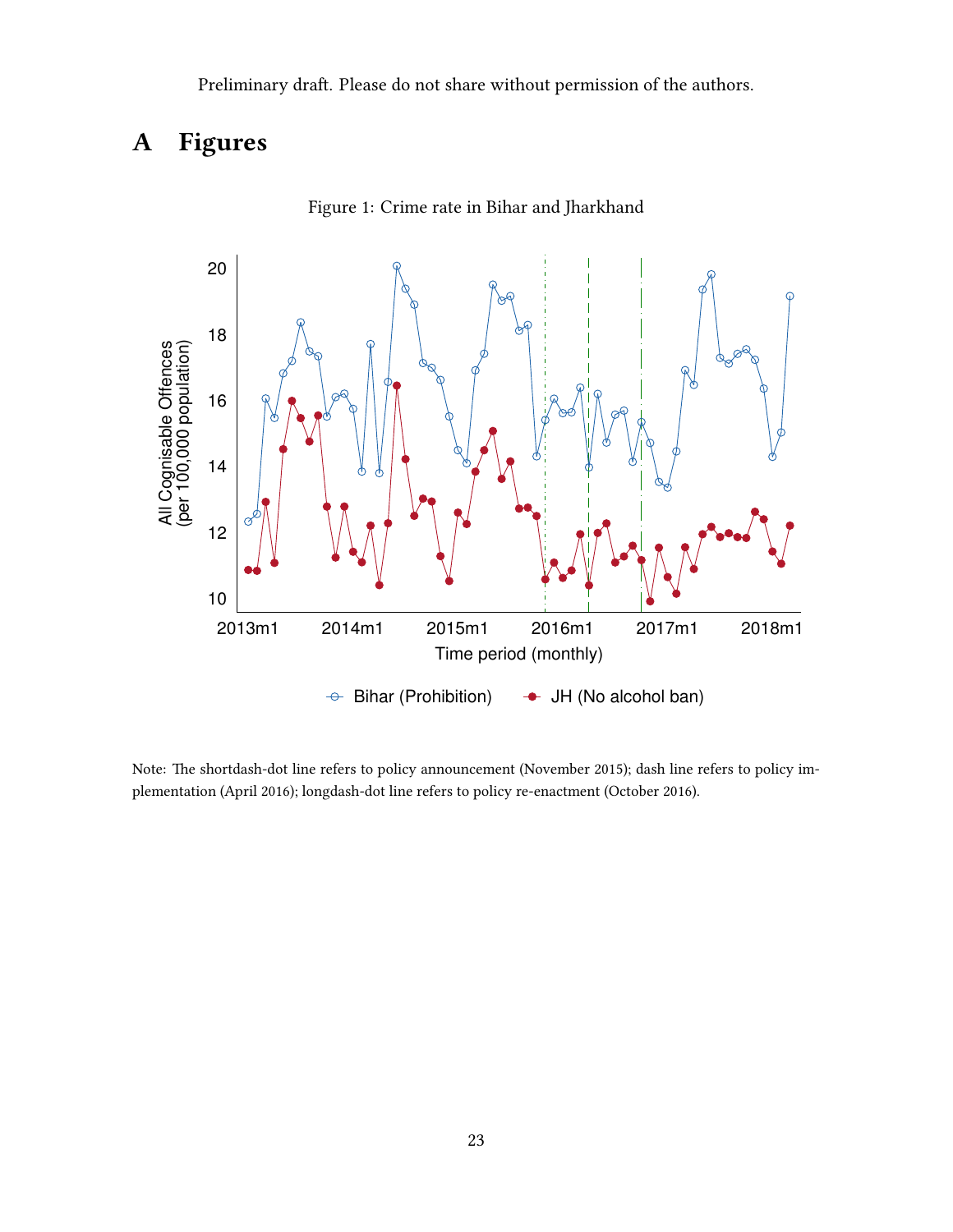Figure 2: Geographic coverage of estimating sample



Note: The districts in Bihar (treatment) are colored in rose/beige whereas those in Jharkhand (control) are in green. Together, these two states account for approx. 1.7 percent of the world's population.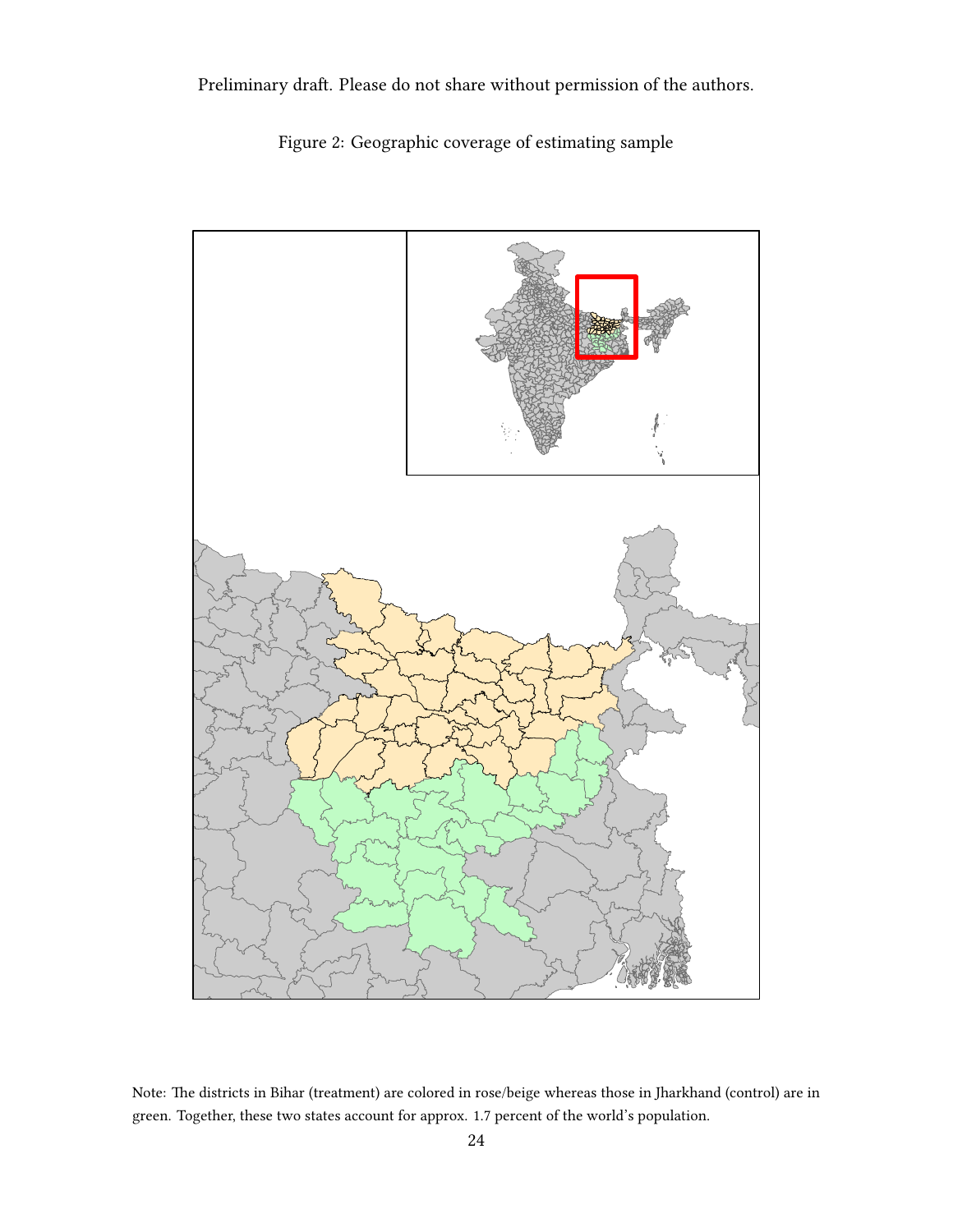

Figure 3: Trends in supply of police

Note: The Police-population ratio is defined as the number of policemen per 100,000 population. The data for Bihar and all its neighboring states is illustrated, even though the estimating sample does not include Uttar Pradesh and West Bengal (because district-month crime data for these states was not available). Source: Bureau of Police Research and Development (BPRD) Data on Police Organizations 2013-2017 (Chapter 1 Basic Police Data Table 1.1).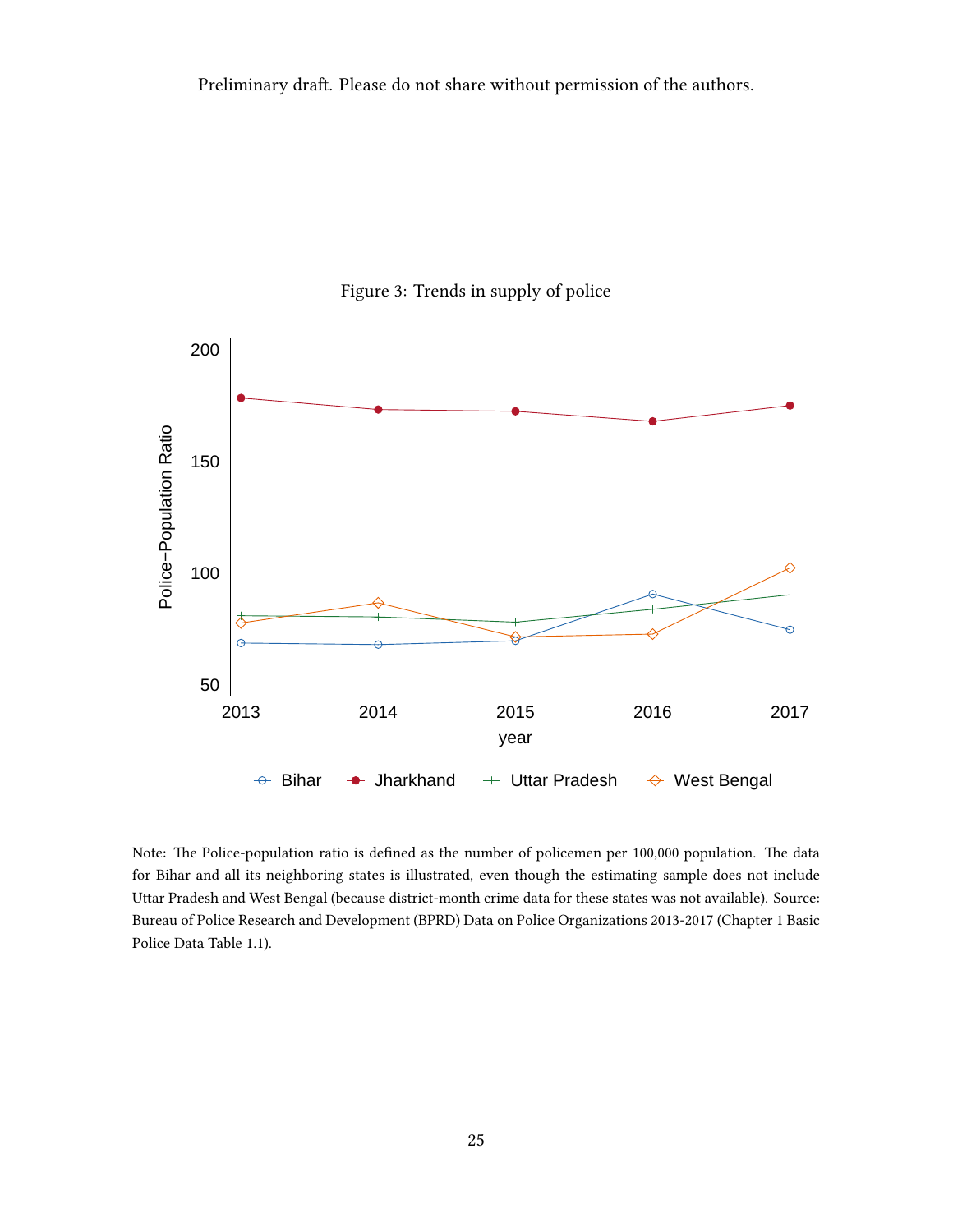

Figure 4: Trends in the probability that a criminal is caught

Note: Arrest rate is calculated as the number of arrests divided by the mid-year population and is reported per 100,000 population. The above figure includes all cognizable crimes defined under the Indian Penal Code. A cognizable crime is an offense where the Police can arrest a person without a warrant. The data for Bihar and all its neighboring states is illustrated, even though the estimating sample does not include Uttar Pradesh and West Bengal (because district-month crime data for these states was not available).

Arrest rate for all cognizable crimes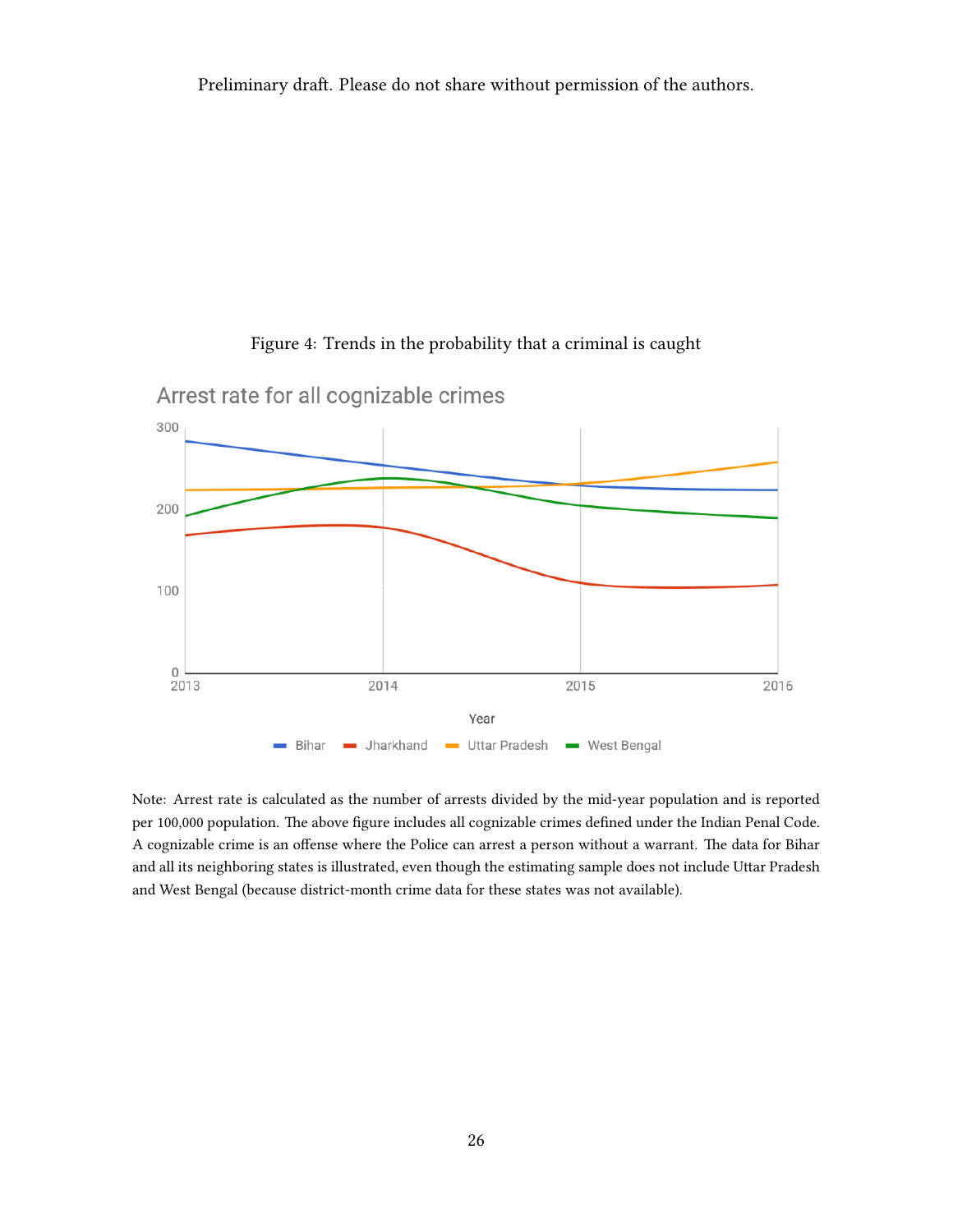

Figure 5: Impact of prohibition on excise revenue

Note: The figure depicts the change in revenue earned from sale of alcohol in Bihar and its neighboring states. The axis on the left corresponds to Bihar, Jharkhand and West Bengal. The axis on the right refers to Uttar Pradesh. The data for Bihar and all its neighboring states is illustrated, even though the estimating sample does not include Uttar Pradesh and West Bengal (because district-month crime data for these states was not available). Source: Excise/finance department of various states.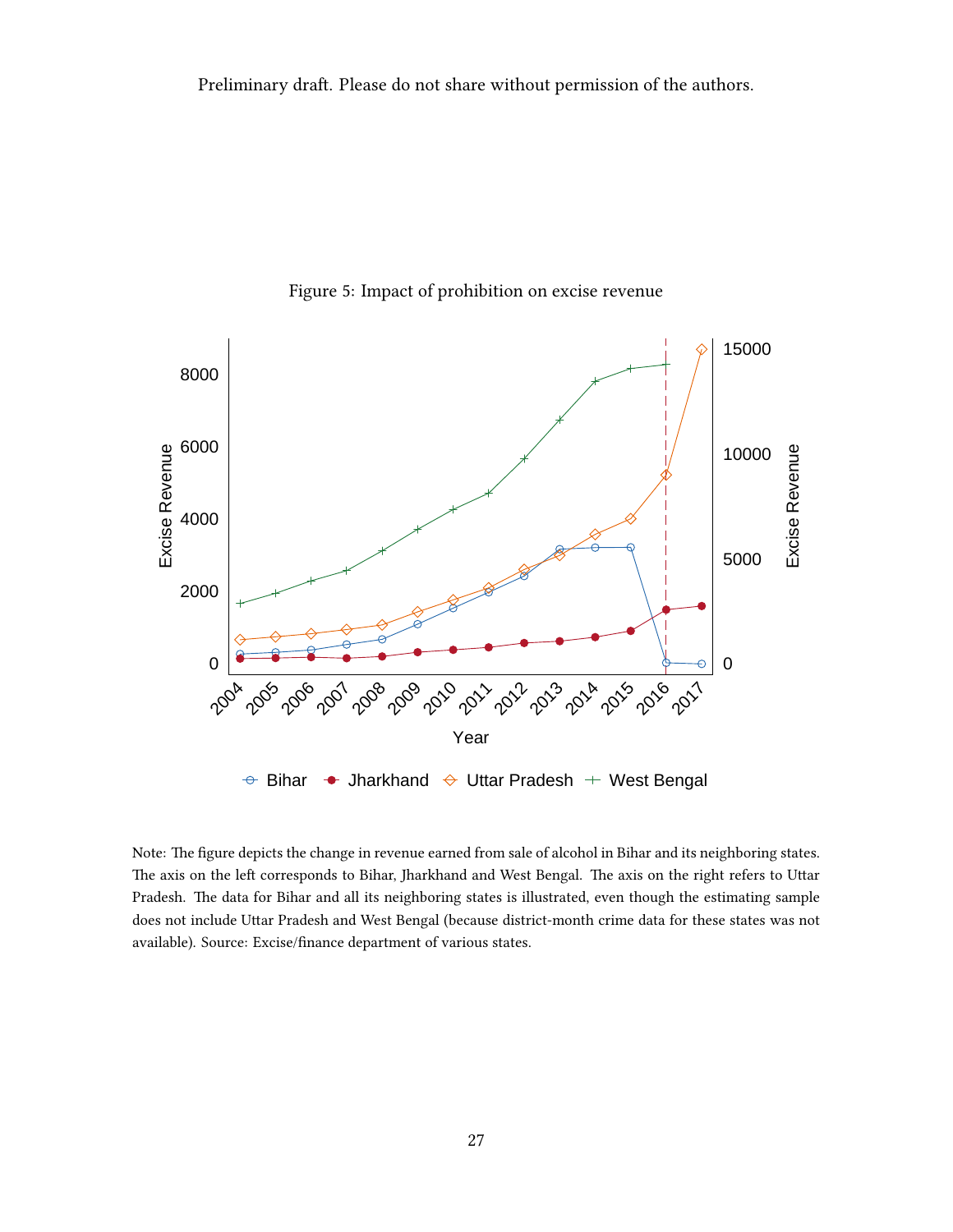Preliminary draft. Please do not share without permission of the authors.



#### Figure 6: Alcohol prohibition enforcement intensity

Note: The figure shows total enforcement by Bihar Police and Bihar Excise Department for the period April 2016-February 2018. In the period 1st April 2016 to 28th February 2018, 613,194 raids were conducted, 97,074 complaints were registered and 115,243 individuals were arrested. Source: Excise Department, Bihar and Bihar Police.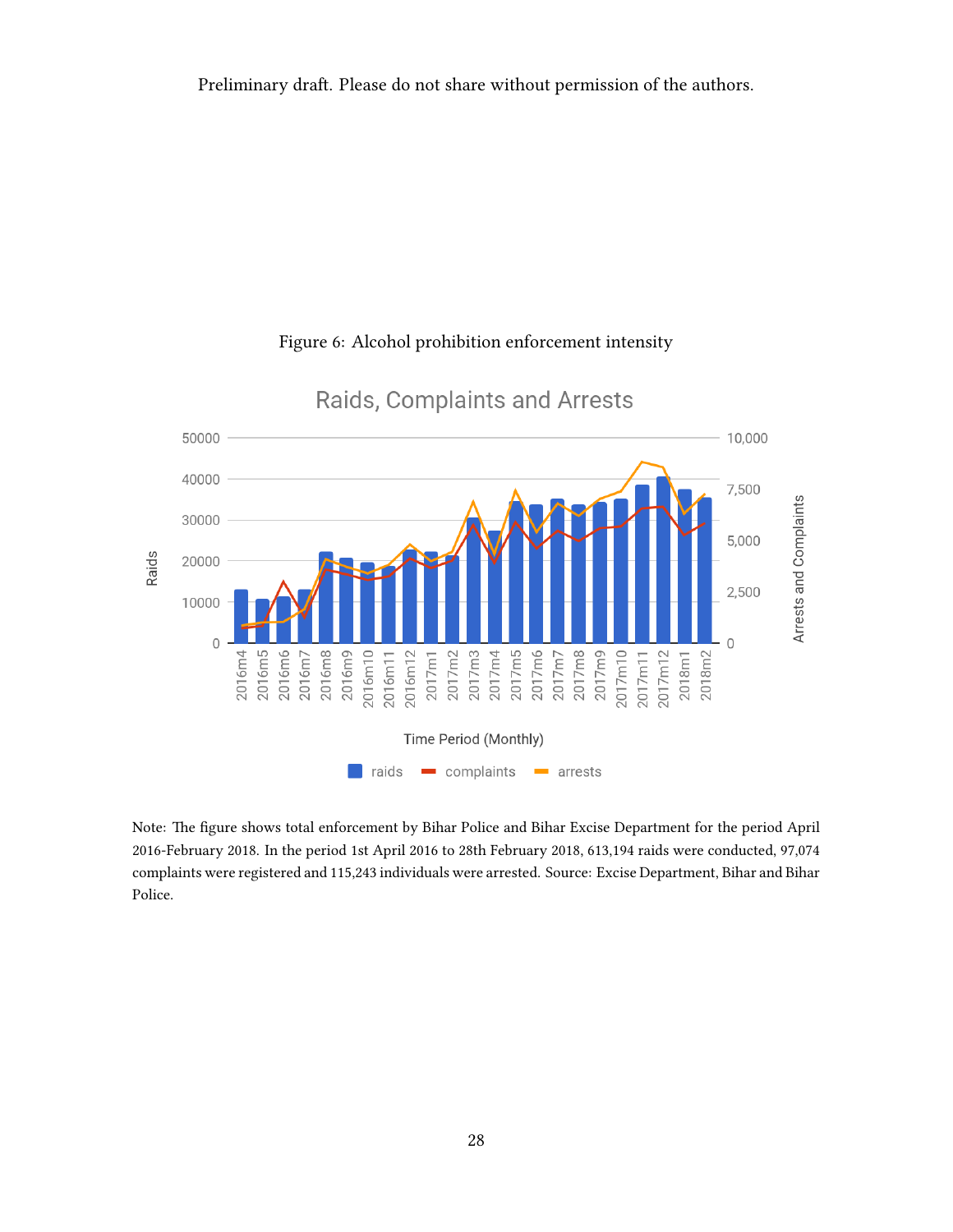### <span id="page-28-0"></span>B Tables

| Agency                 | Raids                          | Cases                        | Arrests                     |
|------------------------|--------------------------------|------------------------------|-----------------------------|
| Excise dept.<br>Police | 223,307 (33%)<br>453,317 (67%) | 45,321 (43%)<br>59,780 (57%) | 40,100(32%)<br>86,348 (68%) |
| Total                  | 676,624 (100%)                 | $105, 101 (100\%)$           | 126,448 (100%)              |

Table 1: Enforcement of alcohol prohibition in Bihar

Note: The data are for April 2016-March 2018. Police refers to zonal IG Patna, Muzaffarpur, Darbhanga and Bhagalpur which together encompass all districts of Bihar, including those under the jurisdiction of Government Railway Police (GRP). Source: Excise & Prohibition Dept., Government of Bihar.

<span id="page-28-1"></span>Table 2: DiD estimates of the effect of alcohol-prohibition on crime (using binary independent variable)

|             | (1)            | (2)                   | (3)                    | (4)                 |
|-------------|----------------|-----------------------|------------------------|---------------------|
|             | All Cognizable | <b>Violent Crimes</b> | <b>Property Crimes</b> | <b>Other Crimes</b> |
| Alcohol Ban | 0.787          | 0.274                 | 0.263                  | 0.249               |
|             | (0.526)        | $(0.077)$ ***         | $(0.119)$ **           | (0.415)             |
| N           | 3,906          | 3,906                 | 3,906                  | 3,906               |
| Mean        | 15             |                       | 3.3                    | 10                  |

Note: Each observation is at district-month level. The sample includes 62 districts, 38 in treatment group and 24 in control group, for the period January 2013 to March 2018. The outcome variable in column (1) is rate of all cognizable crimes (per 100,000 population). Outcome variable in column(2) is rate of violent crimes. Violent crimes include rape, kidnapping and murder. Outcome variable in column(3) is rate of property crimes. Property crimes include burglary, dacoity, robbery, theft and riot. Definitions of violent and property crimes is based on [\(Blakeslee and Fishman,](#page-18-9) [2017\)](#page-18-9) and [\(Iyer and Topalova,](#page-20-9) [2014\)](#page-20-9). Outcome variable for column (4) is rate of other crimes, which include non-property and non-violent crimes such as wrongful restraint, rash driving and violation of electricity act, arms act, dowry prohibition, etc. Model includes district and time fixed effects. Standard errors, in parentheses, are clustered at state-year level. \*  $p < 0.1$ , \*\*  $p < 0.05$ , \*\*\*  $p < 0.01$ .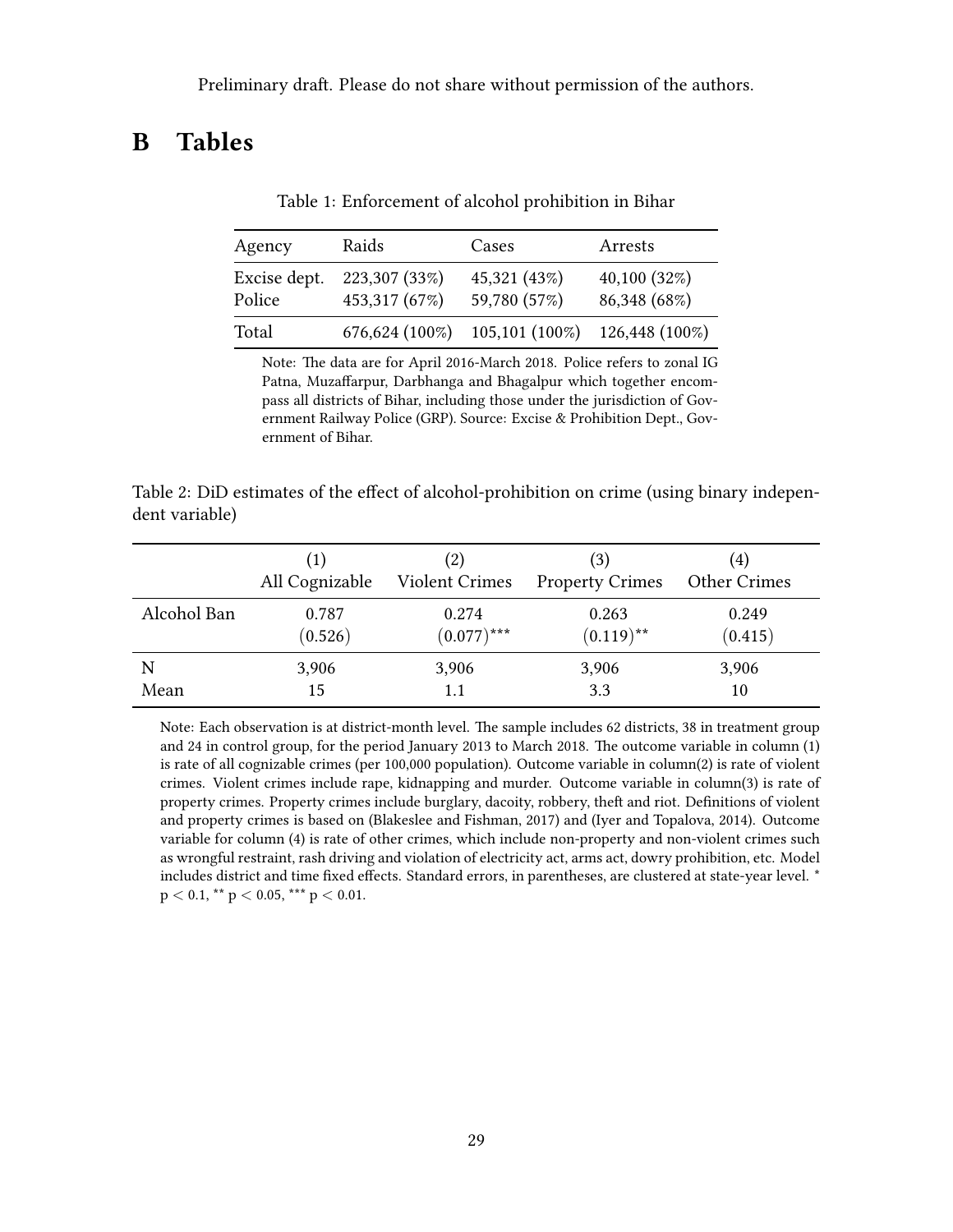|                       | (1)          | (2)           | (3)<br>All Cognizable Violent Crimes Property Crimes Other Crimes | 4)      |
|-----------------------|--------------|---------------|-------------------------------------------------------------------|---------|
| % drinking population | 3.002        | 0.890         | 1.139                                                             | 0.972   |
|                       | $(1.335)$ ** | $(0.239)$ *** | (0.731)                                                           | (1.164) |
| N                     | 3,906        | 3,906         | 3,906                                                             | 3,906   |
| Mean                  | 15           | 1.1           | 3.3                                                               | 10      |

<span id="page-29-0"></span>Table 3: DiD estimates of the effect of alcohol-prohibition on crime (using continuous independent variable i.e. proportion of drinking population in district)

Note: Each observation is at district-month level. The sample includes 62 districts, 38 in treatment group and 24 in control group, for the period January 2013 to March 2018. The outcome variable in column (1) is rate of all cognizable crimes (per 100,000 population). Outcome variable in column(2) is rate of violent crimes. Violent crimes include rape, kidnapping and murder. Outcome variable in column(3) is rate of property crimes. Property crimes include burglary, dacoity, robbery, theft and riot. Outcome variable for column (4) is rate of other crimes, which include non-property and non-violent crimes such as wrongful restraint, rash driving and violation of electricity act, arms act, dowry prohibition, etc. Model includes district and time fixed effects. Treatment is assigned as a continuum based on proportion of people consuming alcohol in each district. Standard errors, in parentheses, are clustered at district level.  $*$  p  $<$  0.1,  $**$  p  $<$  0.05,  $***$  p  $<$  0.01.

<span id="page-29-1"></span>

|                            |               | (2)           | (3)<br>All Cognizable Violent Crimes Property Crimes | (4)<br><b>Other Crimes</b> |
|----------------------------|---------------|---------------|------------------------------------------------------|----------------------------|
| Alcohol Ban                | $-0.180$      | 0.225         | 0.022                                                | $-0.426$                   |
|                            | (0.310)       | $(0.069)$ *** | (0.072)                                              | (0.292)                    |
| Ban $\times$ Post Oct 2016 | 1.290         | 0.066         | 0.322                                                | 0.901                      |
|                            | $(0.257)$ *** | $(0.021)$ *** | $(0.071)$ ***                                        | $(0.175)$ ***              |
| N                          | 3,906         | 3,906         | 3,906                                                | 3,906                      |
| Mean                       | 15            | 1.1           | 3.3                                                  | 10                         |

#### Table 4: Effect of policy re-enactment on crime

Note: Each observation is at district-month level.  $PostOct2016$  is a dummy that takes value 1 for all districts in Bihar after October 2016, and 0 otherwise. The Bihar state government notified Bihar Prohibition and Excise Act (2016) on October 2, 2016. Model includes district and time fixed effects. Standard errors, in parentheses, are clustered at state-year level. \*  $p < 0.1$ , \*\*  $p < 0.05$ , \*\*\*  $p < 0.01$ .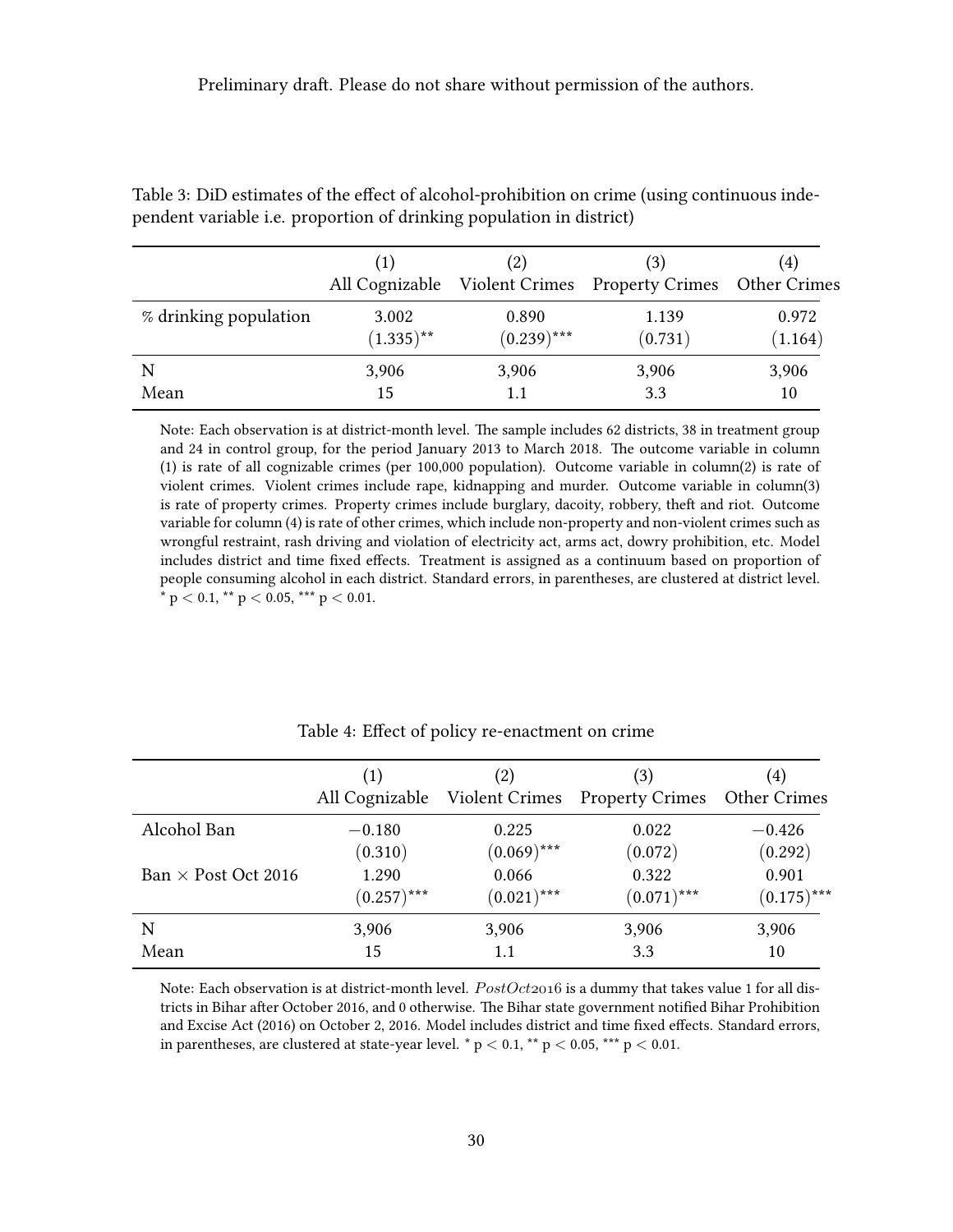<span id="page-30-0"></span>

|                               | $\left( 1\right)$ | $^{\prime}2)$ | $\left(3\right)$ | $\pm$     |
|-------------------------------|-------------------|---------------|------------------|-----------|
|                               | Literacy          | Female Voter  | Alcohol Emp.     | Urban Pop |
| Alcohol Ban                   | 1.204             | 3.154         | 1.314            | 0.279     |
|                               | (3.091)           | (4.783)       | $(0.710)^*$      | (0.934)   |
| $Ban \times Baseline Charac.$ | $-0.827$          | $-3.910$      | $-9.207$         | 4.795     |
|                               | (6.467)           | (7.504)       | (5.419)          | (9.908)   |
| N                             | 3,906             | 3,906         | 3,906            | 3,906     |
| Mean                          | 15                | 15            | 15               | 15        |

Figure 7: No heterogeneous effects of alcohol prohibition on crime

Note: Each observation is at district-month level. The outcome variable is rate of all cognizable crimes (per 100,000 population). In columns (1), (2) and (3), the district characteristic measures the proportion of literate population; percentage of female voters who had cast their ballot in the most recent election (i.e. 2015 in Bihar and 2014 in Jharkhand); and urban population respectively. In column (4), heterogeneity according to the proportion of labor-force employed in food and accommodation sector (a proxy of the alcohol industry) in each district is tested. All district characteristics are cross-sectional, time-invariant indicators measured at baseline (before alcohol ban). Model includes district and time fixed effects. Standard errors, in parentheses, are clustered at state-year level. \*  $p < 0.1$ , \*\*  $p < 0.05$ , \*\*\*  $p < 0.01$ .

|             | (1)            | (2)                   | (3)                    | (4)                 |
|-------------|----------------|-----------------------|------------------------|---------------------|
|             | All Cognizable | <b>Violent Crimes</b> | <b>Property Crimes</b> | <b>Other Crimes</b> |
| Alcohol Ban | 1.641          | 0.164                 | 0.311                  | 1.165               |
|             | $(0.619)$ **   | $(0.072)$ **          | $(0.122)$ **           | $(0.513)$ **        |
| N           | 1,575          | 1,575                 | 1,575                  | 1,575               |
| Mean        | 14             | .98                   |                        | 10                  |

<span id="page-30-1"></span>Table 5: Robustness to alternative treatment assignment (neighboring border districts)

Note: Each observation is at district-month level. The sample has been restricted to only include the 18 border districts, 8 in treatment group (Bihar) and 10 in control group (Jharkhand), for the period January 2013 to March 2018. Model includes district and time fixed effects. Standard errors, in parentheses, are clustered at state-year level. \*  $p < 0.1$ , \*\*  $p < 0.05$ , \*\*\*  $p < 0.01$ .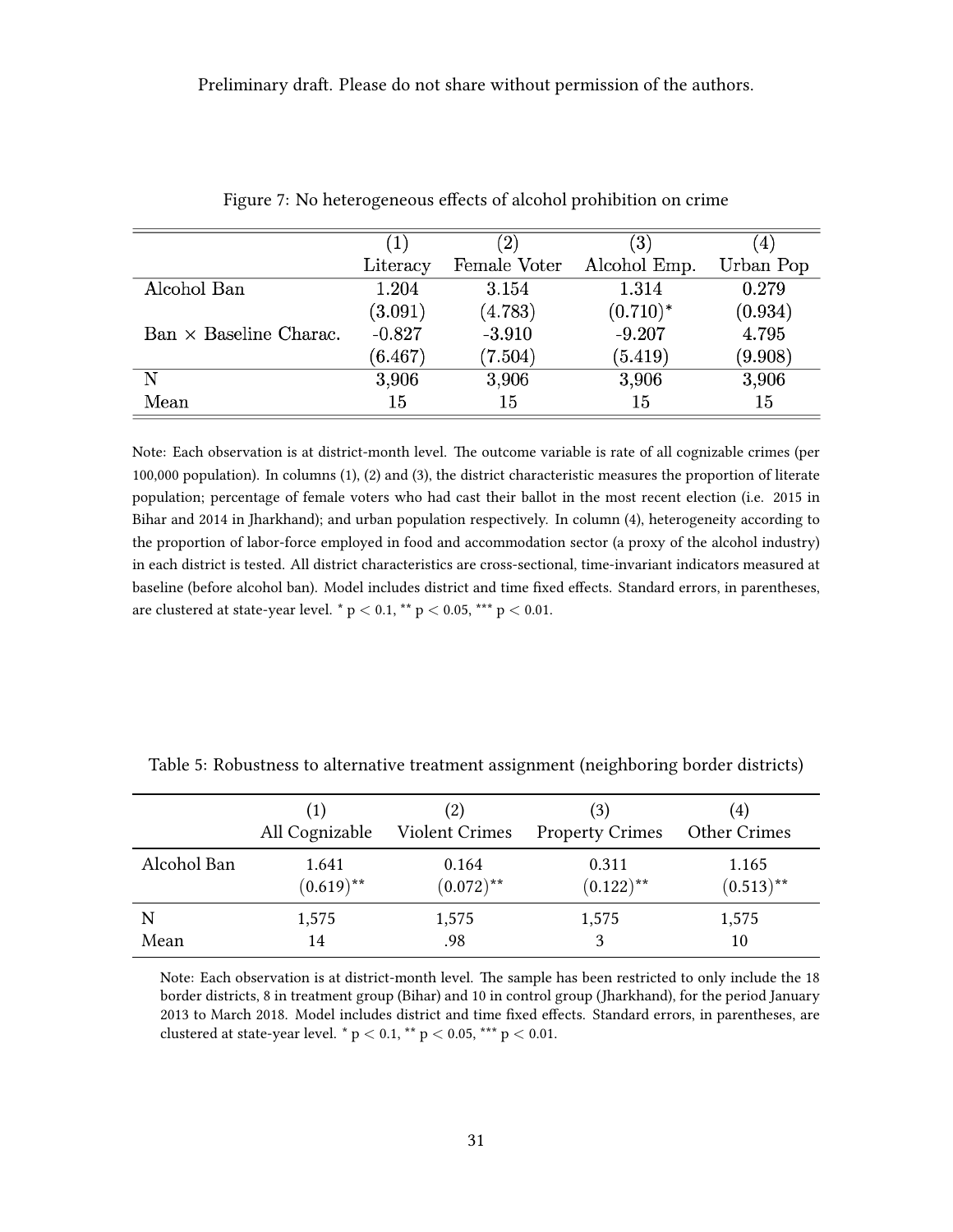<span id="page-31-0"></span>

|                                   | $\left( 1\right)$ | $\overline{(2)}$ | $\overline{(3)}$ | (4)           |
|-----------------------------------|-------------------|------------------|------------------|---------------|
|                                   | All               | Violent          | Property         | Other         |
|                                   | Cognizable        | Crimes           | Crimes           | Crimes        |
| Panel A: Media                    |                   |                  |                  |               |
| Alcohol Ban                       | 3.151             | 0.410            | 0.777            | 1.964         |
|                                   | $(0.972)$ ***     | $(0.134)$ **     | $(0.326)$ **     | $(0.713)$ **  |
| $Ban \times Newspaper$            | $-2.917$          | $-0.167$         | $-0.634$         | $-2.116$      |
|                                   | $(0.907)$ ***     | (0.111)          | $(0.325)^*$      | $(0.710)$ **  |
| Alcohol Ban                       | 2.479             | 0.319            | 0.507            | 1.653         |
|                                   | $(0.934)$ **      | $(0.105)$ **     | $(0.199)$ **     | $(0.728)$ **  |
| $Ban \times Mobile$               | $-2.866$          | $-0.076$         | $-0.413$         | $-2.378$      |
|                                   | $(1.198)$ **      | (0.097)          | (0.237)          | $(0.980)$ **  |
| <b>Panel B: Collective Action</b> |                   |                  |                  |               |
| Alcohol Ban                       | 1.715             | 0.263            | 0.615            | 0.837         |
|                                   | $(0.671)$ **      | $(0.083)$ ***    | $(0.168)$ ***    | (0.590)       |
| $Ban \times Self Help Groups$     | $-1.827$          | 0.022            | $-0.692$         | $-1.157$      |
|                                   | (1.077)           | (0.076)          | $(0.158)$ ***    | (1.055)       |
| Alcohol Ban                       | 0.882             | 0.268            | 0.238            | 0.376         |
|                                   | (0.508)           | $(0.077)$ ***    | $(0.118)^*$      | (0.401)       |
| $Ban \times Jeevika$              | $-0.601$          | 0.043            | 0.159            | $-0.802$      |
|                                   | (0.349)           | (0.033)          | (0.112)          | $(0.260)$ **  |
| <b>Panel C: Black Market</b>      |                   |                  |                  |               |
| Alcohol Ban                       | 0.434             | 0.308            | 0.220            | $-0.094$      |
|                                   | (0.548)           | $(0.078)$ ***    | $(0.117)^*$      | (0.443)       |
| $Ban \times Border$ districts     | 0.894             | $-0.085$         | 0.110            | 0.869         |
|                                   | $(0.289)$ **      | $(0.030)$ **     | (0.085)          | $(0.214)$ *** |
| Alcohol Ban                       | 1.181             | 0.230            | 0.105            | 0.847         |
|                                   | $(0.497)$ **      | $(0.074)$ ***    | (0.136)          | $(0.399)^*$   |
| $Ban \times$ Above median prices  | $-0.680$          | 0.076            | 0.274            | $-1.031$      |
|                                   | $(0.188)$ ***     | $(0.037)^*$      | $(0.116)$ **     | $(0.166)$ *** |
| $\mathbf N$                       | 3,906             | 3,906            | 3,906            | 3,906         |
| Mean                              | 15                | 1.1              | 3.3              | 10            |

Figure 8: Heterogeneous effects of alcohol prohibition on crime

Note: Each observation is at district-month level. The outcome variable is crime rate (per 100,000 population). Panel A measures media coverage as either percentage of villages in a district that have access to daily newspaper supply or mobile phone. Panel B considers women's participation in self help groups and Bihar's Rural Livelihood Programme as a proxy for collective action. *Jeevika* takes the value 1 for all districts that were covered under project and 0 otherwise. Districts covered under project Jeevika include, i.e. Nalanda, Gaya, Muzzafarpur, Madhubani, Purnea and Khagaria. Panel C considers two proxies for black market activities: border vs interior districts and prices of country liquor in rural Bihar in 2016, after the implementation of the alcohol ban. All district characteristics are cross-sectional, time-invariant indicators measured at baseline (before alcohol ban), with the exception of black-market prices which were measured after the ban. Model includes district and time fixed effects. Standard errors, in parentheses, are clustered at state-year level.  $*$  p  $<$ 0.1, \*\*  $p < 0.05$ , \*\*\*  $p < 0.01$ . 32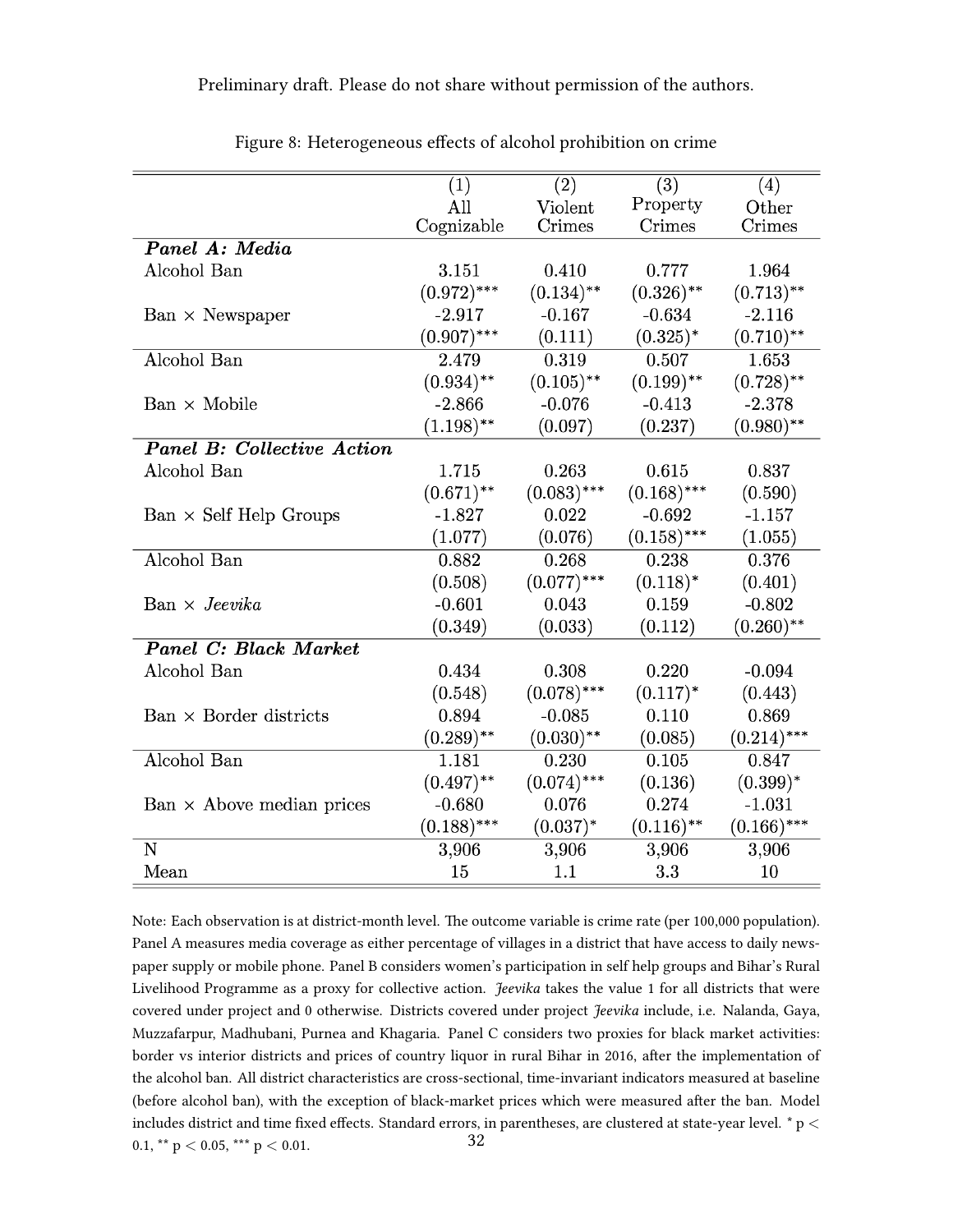<span id="page-32-0"></span>

|             | (1)            | (2)                   | (3)                    | $\left( 4\right)$ |
|-------------|----------------|-----------------------|------------------------|-------------------|
|             | All Cognizable | <b>Violent Crimes</b> | <b>Property Crimes</b> | Other Crimes      |
| Alcohol Ban | 0.622          | 0.250                 | 0.124                  | 0.248             |
|             | (0.428)        | $(0.074)$ ***         | (0.096)                | (0.364)           |
| N           | 3,339          | 3,339                 | 3,339                  | 3,339             |
| Mean        | 13             |                       | 2.9                    | 9.5               |

Table 6: Robustness to sand mining ban

Note: Each observation is at district-month level. The sample has been restricted to only include 53 districts, 29 in treatment group (Bihar) and 24 in control group (Jharkhand), for the period January 2013 to March 2018. Nine districts from Bihar have been dropped from the original sample, i.e. Saran, Patna, Bhojpur, Supaul, Sheikpura, Begusarai, Lakhisarai, Rohtas and BuxarThese 9 districts account for majority of the sand mining activities in the state. Model includes district and time fixed effects. Standard errors, in parentheses, are clustered at state-year level. \*  $p < 0.1$ , \*\*  $p < 0.05$ , \*\*\*  $p < 0.01$ .

<span id="page-32-1"></span>

|             | (1)<br>All Cognizable | (2)<br><b>Violent Crimes</b> | (3)<br><b>Property Crimes</b> | (4)<br>Other Crimes |
|-------------|-----------------------|------------------------------|-------------------------------|---------------------|
| Alcohol Ban | 1.057<br>(0.696)      | 0.292<br>$(0.088)$ ***       | 0.387<br>$(0.191)^*$          | 0.378<br>(0.486)    |
| N           | 2,772                 | 2,772                        | 2,772                         | 2,772               |
| Mean        | 15                    | 1.2                          | 3.5                           | 11                  |

Table 7: Robustness to North-Bihar floods

Note: Each observation is at district-month level. The sample has been restricted and includes only 44 districts, 20 in treatment group (Bihar) and 24 in control group (Jharkhand), for the period January 2013 to March 2018. 18 districts from the North-Bihar region have been dropped, which were severely affected by foods during the sample period. These districts are West Champaran, Gopalganj, East Champaran, Saran, Sheohar, Sitamarhi, Muzzafarpur, Madhubani, Darbhanga, Samastipur, Khagaria, Supaul, Saharsa, Araria, Madhepura, Purnea, Katihar and Kishanganj. Model includes district and time fixed effects. Standard errors, in parentheses, are clustered at state-year level. \*  $p < 0.1$ , \*\*  $p < 0.05$ , \*\*\*  $p < 0.01$ .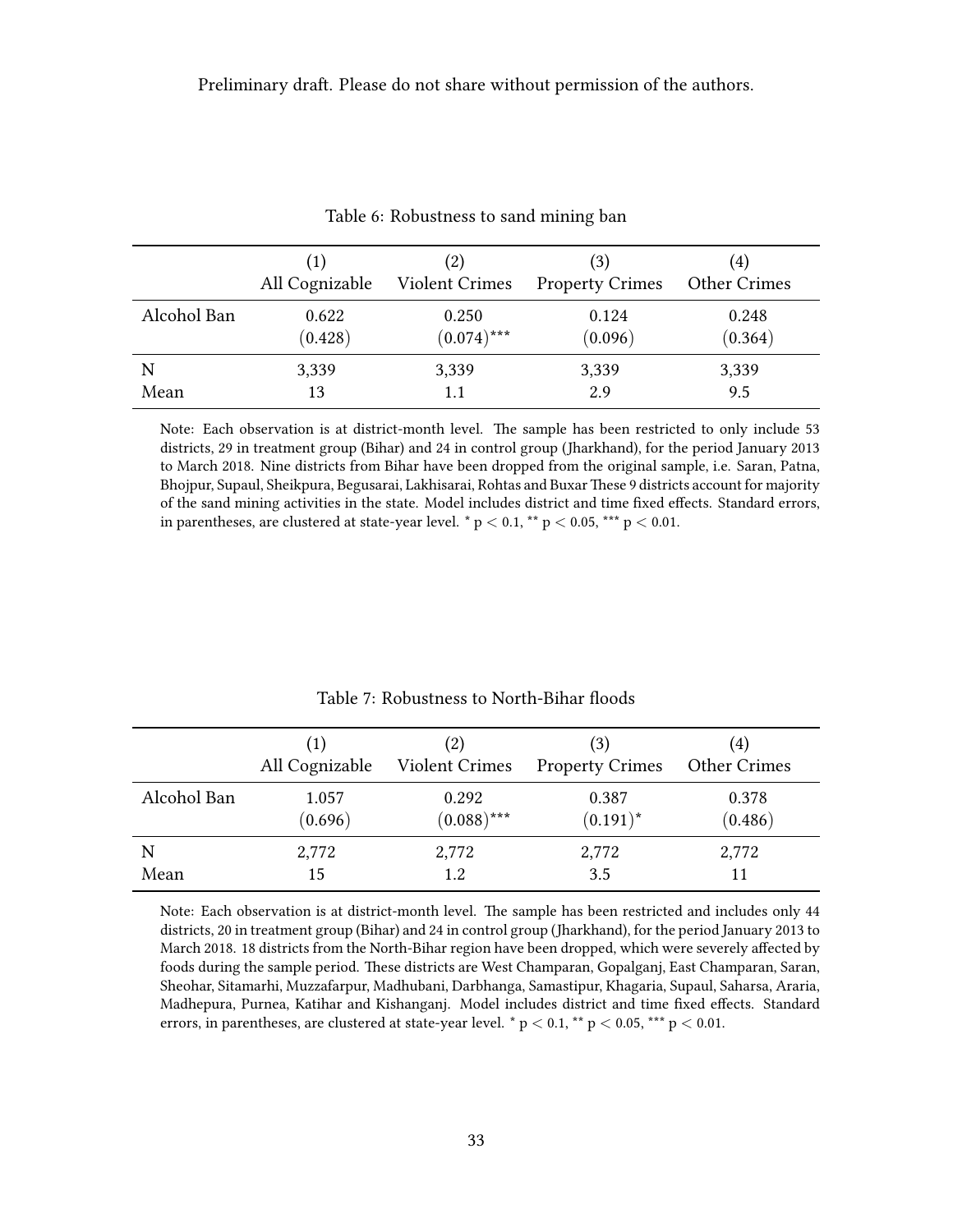|         | All Cognizable   | (2)<br><b>Violent Crimes</b> | (3)<br><b>Property Crimes</b> | (4)<br>Other Crimes |
|---------|------------------|------------------------------|-------------------------------|---------------------|
| Alcohol | 0.032<br>(0.024) | 0.101<br>$(0.049)^*$         | 0.013<br>(0.039)              | 0.011<br>(0.027)    |
| N       | 2,772            | 2,772                        | 2,772                         | 2,771               |
| Mean    | 5.3              | 2.7                          | 3.8                           |                     |

<span id="page-33-0"></span>Table 8: Robustness to alternative specification (outcome variable as log crime)

Note: Each observation is at district-month level. The sample includes 62 districts, 38 in treatment group and 24 in control group, for the period January 2013 to March 2018. The outcome variable in column (1) is natural log of all cognizable crimes (per 100,000 population). Outcome variable in column(2) is natural log of violent crimes. Violent crimes include rape, kidnapping and murder. Outcome variable in column(3) is natural log of property crimes. Property crimes include burglary, dacoity, robbery, theft and riot. Outcome variable for column (4) is narural log of other crimes, which include non-property and non-violent crimes such as wrongful restraint, rash driving and violation of electricity act, arms act, dowry prohibition, etc. Model includes district and time fixed effects. Standard errors, in parentheses, are clustered at state-year level. \*  $p < 0.1$ , \*\*  $p < 0.05$ , \*\*\*  $p < 0.01$ .

|           | (1)<br>All Cognizable | (2)<br><b>Violent Crimes</b> | (3)<br><b>Property Crimes</b> | $\left( 4\right)$<br>Other Crimes |  |
|-----------|-----------------------|------------------------------|-------------------------------|-----------------------------------|--|
| Alcohol   | 0.065<br>$(0.029)$ ** | 0.134<br>$(0.053)$ **        | 0.046<br>(0.040)              | 0.044<br>(0.031)                  |  |
| N<br>Mean | 2,772<br>2.6          | 2,772<br>.025                | 2,772<br>1.1                  | 2,771<br>2.3                      |  |

<span id="page-33-1"></span>Table 9: Robustness to alternative specification (outcome variable as log crime rate)

Note: Each observation is at district-month level. The sample includes 62 districts, 38 in treatment group and 24 in control group, for the period January 2013 to March 2018. The outcome variable in column (1) is natural log of rate of all cognizable crimes (per 100,000 population). Outcome variable in column(2) is natural log of rate of violent crimes. Violent crimes include rape, kidnapping and murder. Outcome variable in column(3) is natural log of rate of property crimes. Property crimes include burglary, dacoity, robbery, theft and riot. Outcome variable for column (4) is narural log of rate of other crimes, which include non-property and non-violent crimes such as wrongful restraint, rash driving and violation of electricity act, arms act, dowry prohibition, etc. Model includes district and time fixed effects. Standard errors, in parentheses, are clustered at state-year level. \*  $p < 0.1$ , \*\*  $p < 0.05$ , \*\*\*  $p < 0.01$ .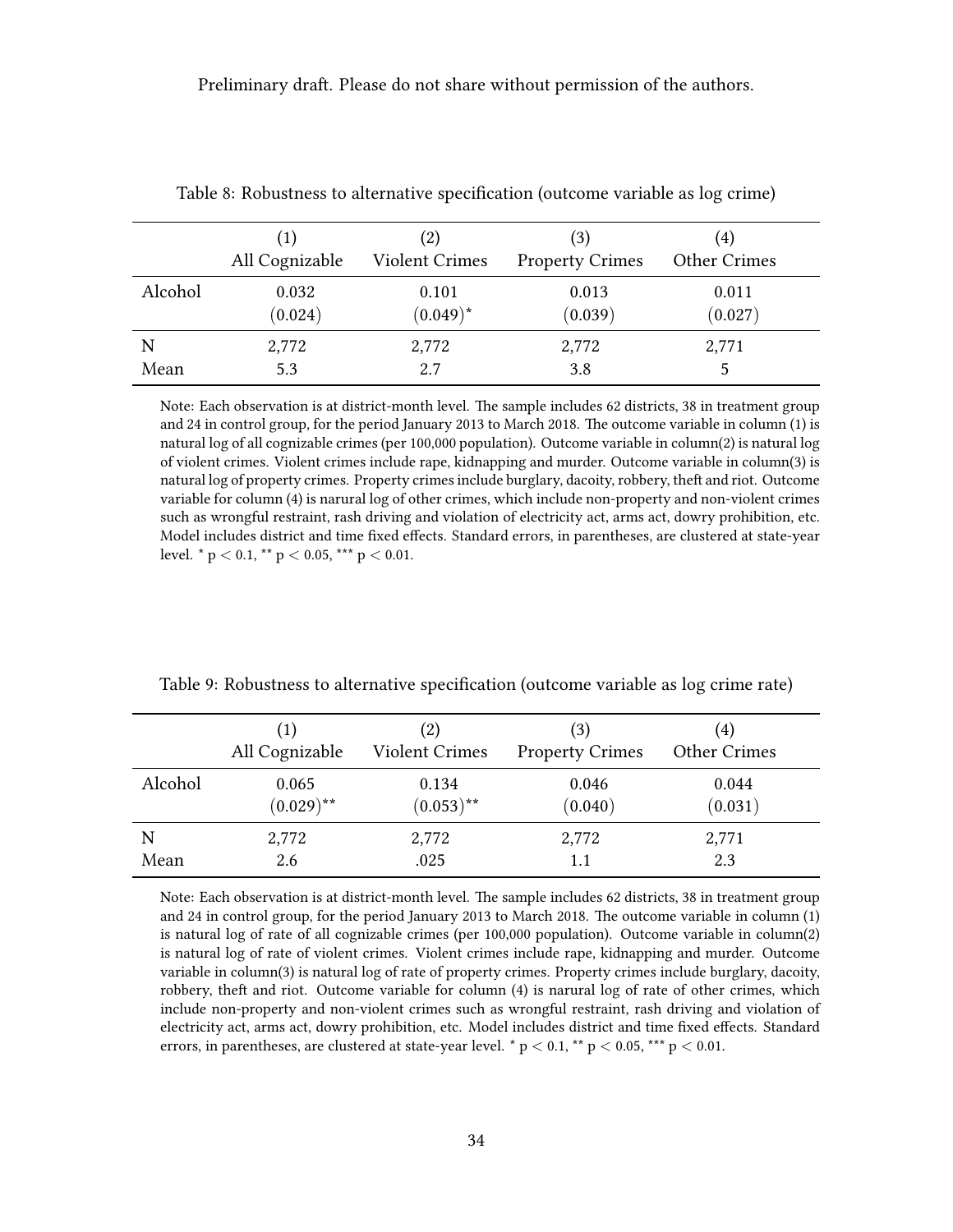# C Supplementary Information

# C.1 Timeline of Excise Policy in Bihar

| 1938      | Limited regulation of molasses and sugarcane production                |
|-----------|------------------------------------------------------------------------|
| 1979      | Alcohol prohibition announced by Karpoori Thakur but the ban was       |
|           | lifted by successor Ram Sundar Das in the wake of increased            |
|           | corruption and bootlegging                                             |
| 2005 Nov  | Regime change in Bihar. Nitish Kumar led coalition of JDU and BJP      |
|           | defeat RJD+INC alliance ending 15 years of rule by Lalu Prasad Yadav   |
| 2007 Jul  | New excise policy announced                                            |
| 2007-2015 | Expansion in licensed alcohol shops in villages (from 3,436 in 2006-07 |
|           | to 5,467 in 2012-13); excise revenue increases from nearly INR 5       |
|           | billion in 2007-08 to INR 36 billion in 2014-15                        |
| 2015 Oct  | In response to women's complaints about widespread alcoholism,         |
|           | incumbent chief minister promises to implement alcohol prohibition     |
|           | if his government were to be re-elected to power. "These women are     |
|           | correct about alcohol. If I come to power, I will have it stopped."    |
| 2015 Nov  | Bihar elections results and policy announcement                        |
| 2016 Apr  | Government legislates Bihar Excise (Amendment) Act, 2016               |
| 2016 Oct  | Government introduces an updated policy, legislating a new Bihar       |
|           | Prohibition and Excise Act, 2016, after the Patna High Court struck    |
|           | down the April law amendment                                           |
| 2017 Jan  | Human chain for spreading awareness about de-addiction and             |
|           | prohibition                                                            |
|           |                                                                        |

Source: [Rahman](#page-21-13) [\(2004\)](#page-21-13) and various news reports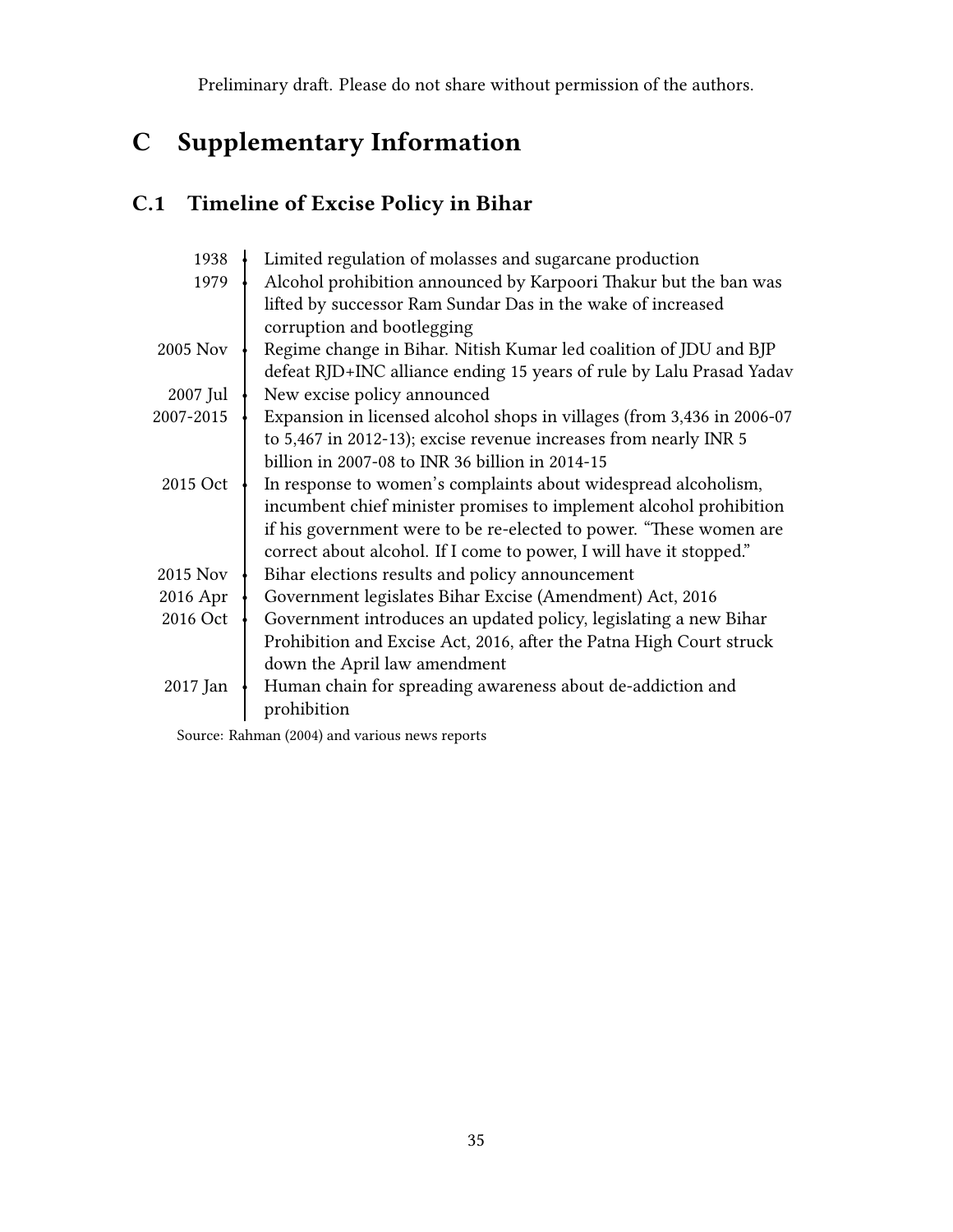### C.2 Past prohibition polices in Indian states

While many states in India have experimented with an alcohol prohibition policy in the past, the ban is seldom exogenous and rarely comprehensive. In majority of the cases the implementation is limited to only certain geographic regions or some specific types of alcohol. In contrast, the case of Bihar in 2016, alongside availability of granular level crime data at district-month level provides a clean research design for a DiD analysis<sup>[2](#page-36-0)</sup>. The following reasons explain why existing prohibition policies are not suitable for a causal empirical investigation:

- Andhra Pradesh: The Government of Andhra Pradesh introduced and extended prohibition of manufacture, sale and consumption of intoxicating liquors and drugs in the Andhra area of the state in 1937. After a series of amendments, over the period 1955-1995, prohibition was ultimately repealed on all alcohol (except arrack) in 1997. Since the law was introduced in specific areas of the state, endogeneity concerns and possibility of intra-state trading poses substantial threats to identification.
- Kerala: Kerala enforced prohibition across 7 districts (Kozhikode, Palghat, Cannanore, Trivandrum,Quilon, Ernakulam, Trichur) in 1950, but repealed prohibition of all types of alcohol (except arrack) from all local areas in 1967. Data constraints prevent us from studying this policy, since crime data prior to 1971 is only available at the state level [\(Blakeslee and Fishman,](#page-18-9) [2017\)](#page-18-9).
- Assam: The Government of Assam prohibited the possession, consumption and manufacture of liquor and smuggling thereof into the Barpeta sub-division and other areas of the state in 1952. In order to fix certain loopholes in the policy, it was later amended in 1963, allowing permits for foreigners and submitted a clarification on what a 'state of drunkenness' entails. However, yet again the ban was lifted from all alcohol in 1994. Yet again, we were limited by data constraints, for data points prior to 1971, to effectively evaluate this policy.
- Karnataka: Further, Karnataka enforced prohibition in selected districts over the period 1938-1961. However, in 1965, it lifted complete prohibition across the state and provided a uniform law relating to production, manufacture, possession, import, export, transport, purchase, and sale of liquor and intoxicating drugs, and the levy of duties of excise. Since the law was implemented in few districts, crime data at the

<sup>&</sup>lt;sup>2</sup>Despite our best efforts, the district-month crime data could be accessed only for Bihar and Jharkhand, and not for any other state.